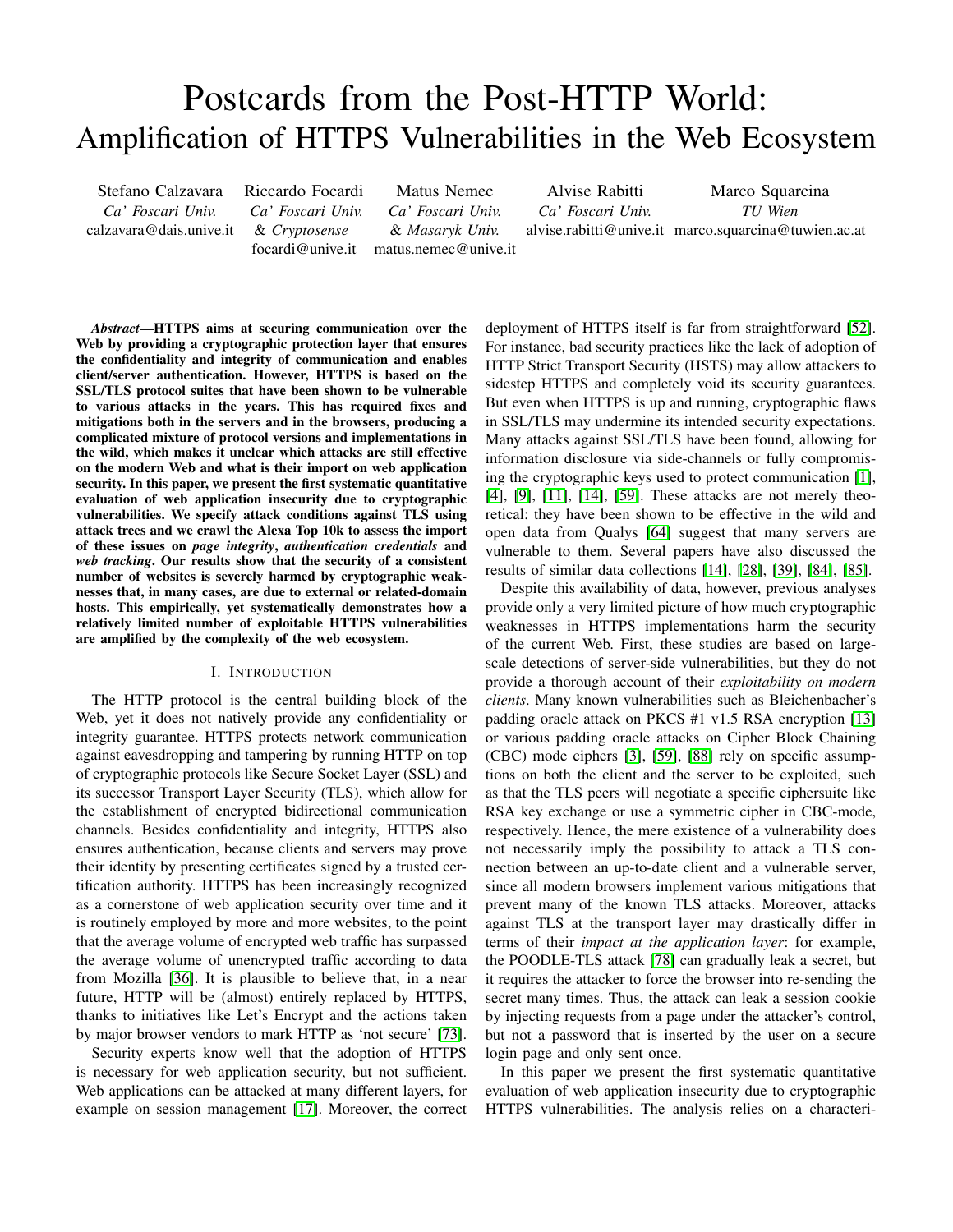

<span id="page-1-0"></span>Fig. 1. An anonymized top Alexa website (central circle) and its sub-domains (gray, on the right) and dependencies (white, with arrows). The website is entirely deployed over HTTPS, but becomes insecure due to three vulnerable sub-domains and three vulnerable dependencies (striped circles).

zation of TLS vulnerabilities in terms of *attack trees* [\[74\]](#page-14-5) capturing the conditions for the various attacks to be enabled and on a crawl of the top 10,000 websites from Alexa supporting HTTPS, including all their dependencies (hosts from which sub-resources are included) and sub-domains. Crawling dependencies and sub-domains is of ultimate importance, as secure websites might be broken by importing sub-resources or sending domain cookies over vulnerable TLS channels. The complexity of the web ecosystem, in fact, *amplifies* the effect of TLS vulnerabilities, as illustrated in Figure [1.](#page-1-0) Our results are disquieting:

- 898 websites are fully compromisable, allowing for script injection, while 977 websites present low integrity pages that the attacker can tamper with. Fully compromisable sites include e-commerce sites such as alibaba.com, ebanking services such as deutsche-bank.de and major websites such as myspace.com and verizon.com. 660 out of the 898 compromisable websites (73.5%) include external scripts from vulnerable hosts, thus empirically demonstrating that the complexity of web applications enormously amplifies their attack surface;
- 10% of the detected login forms have confidentiality issues, which may enable password theft. 412 websites may be subject to cookie theft, exposing to session hijacking, and 543 websites are subject to cookie integrity attacks. Interestingly, we found that more than 20% of the analyzed domain cookies can be potentially leaked, suggesting that the organization of web applications as related sub-domains amplifies their attack surface and needs to be carefully analyzed;
- 142 websites include content from vulnerable hosts of the popular tracker PubMatic and thus expose users to profiling attacks. Remarkably, this privacy attack can be amplified by the previous finding on compromisable websites, so as to affect up to 968 websites. This shows once more that attacks against TLS on external resources may expose otherwise secure websites to severe threats.

One of the original aspects of our work is that all of the presented attacks on web applications are exclusively due to practical TLS vulnerabilities that are enabled on the server and not prevented by modern browsers, thus potentially exploitable. Our findings show that a limited number of practical TLS vulnerabilities are amplified by the web ecosystem and have a huge practical impact on otherwise secure websites that depend on or are related to the vulnerable hosts. We found vulnerabilities in popular, security-conscious websites. For example, because of TLS weaknesses in related hosts or dependencies, it is possible to break password confidentiality on myspace.com, session security on yandex.com and cookie integrity on live.com. We responsibly disclosed our findings to the interested websites.

*Contributions and paper structure:* In this paper, we make the following contributions:

- 1) we review existing cryptographic attacks against TLS, identifying those which are still effective on modern clients. We then characterize such attacks in terms of attack trees, which identify conditions to break the confidentiality and/or integrity properties of the TLS protocol. To the best of our knowledge, this is the most systematic model of such attacks presented in the literature – with a special focus on their practical impact – and can serve other security researchers working in the area (Section [III\)](#page-2-0);
- 2) we build an analysis platform which implements the checks defined by the attack trees and we run it on the homepages of the top 10,000 websites of the Alexa ranking supporting HTTPS. As part of this data collection process, we also scan  $90,816$  hosts which either  $(i)$  store sub-resources included in the crawled pages or  $(ii)$  are sub-domains of the websites. These hosts have a major import on the security of the crawled websites, which we precisely assess (Section [IV\)](#page-5-0);
- 3) we rigorously identify a number of severe web application attacks enabled by vulnerable TLS implementations and we run automated checks for them on the collected data. We focus on three different aspects of web application security: *page integrity* (Section [V\)](#page-6-0), *authentication credentials* (Section [VI\)](#page-8-0) and *web tracking* (Section [VII\)](#page-10-0). This list is not meant to be exhaustive, yet it is rich enough to cover important security implications of existing cryptographic flaws of TLS on major websites.

Finally, Section [II](#page-1-1) provides background on TLS and Section [VIII](#page-11-0) provides our closing perspective, discussing related work, ethical issues and limitations of our study.

# II. BACKGROUND ON TLS

<span id="page-1-1"></span>In this section, we describe TLS 1.0, 1.1 and 1.2. Readers who are already familiar with TLS can safely skip this section. We do not discuss TLS 1.3 [\[66\]](#page-14-6), as there are no known attacks against it due to the removal of vulnerable cryptographic constructions used in previous protocol versions [\[66,](#page-14-6) Section 1.2]. Notice that version 1.3 is not yet widely supported in the wild: only 5.2% of hosts in our scan supported some draft version of TLS 1.3 (the final version was not yet published at the time of the scan). Moreover, we do not discuss certificatebased client authentication as it is rarely adopted on the Web.

The TLS protocol consists of the following sub-protocols: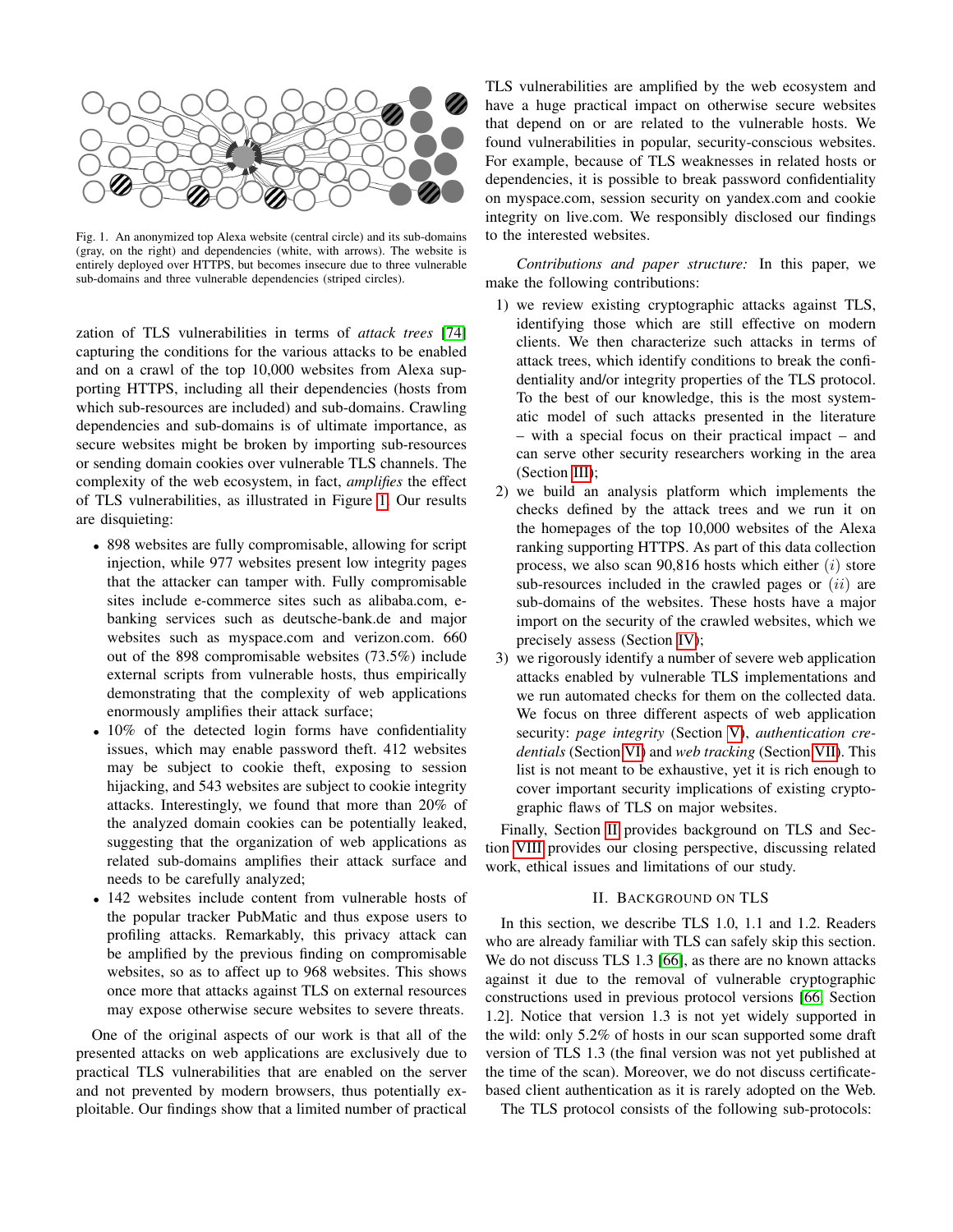- Record Protocol carries the data, that are optionally encrypted and authenticated, of the application data protocol and the remaining TLS sub-protocols;
- Handshake Protocol negotiates cryptographic keys and authenticates the server;
- Change Cipher Spec Protocol signals to the other peer that the subsequent records will be encrypted and authenticated under the negotiated keys;
- Alert Protocol signals status changes, with warnings and terminating fatal alerts, following e.g., decryption errors.

## *A. The Handshake Protocol*

We describe in detail the Handshake Protocol, as it is the one responsible for agreeing on the cryptographic algorithms and keys used to protect messages and for authenticating the server. As such, it constitutes a clearly sensitive target for network attackers. The Handshake Protocol is an authenticated key exchange protocol. The peers negotiate the TLS version and the cryptographic algorithms (ciphersuites) for key exchange, server authentication, and Record Protocol protection.

The client initiates the handshake with a ClientHello message, that includes the highest supported TLS protocol version, a random nonce for key derivation, the session identifier, the list of supported ciphersuites, the supported compression methods (usually empty, as TLS compression is deprecated for security reasons), and optional TLS extensions.

The server responds with a ServerHello message with the lower between its highest supported protocol version and the client's version, a random nonce, the session identifier, the selected ciphersuite and compression method, and selected extensions (a subset of those offered by the client). The server should follow an ordering of the ciphersuites, ideally selecting the most secure ciphersuite offered by the client. If there are no supported algorithms in common, the server responds with a handshake failure alert.

The server also sends its X.509 certificate in the Certificate message, that links its identity to its public key. Depending on the selected ciphersuite, it may send a ServerKeyExchange message contributing to the key material. The client sends the ClientKeyExchange message with its key material. The shared key material is called the Premaster Secret (PMS) and is used together with the exchanged random nonces to compute the Master Secret, which is in turn used to derive the session keys for the Record Protocol. Once the Master Secret is shared, the peers run the Change Cipher Spec Protocol and start protecting their messages.

Finally, the client and the server mutually exchange the Finished message containing a transcript of the handshake. If the peers received different messages, possibly due to tampering by an attacker, their transcripts will differ. Since the communication is encrypted and authenticated with the session keys at this point, the attacker cannot tamper with the transcripts. The PMS is shared using a public key that is tied to the identity of the server, hence the server authenticates by using the PMS to compute the session keys.

## *B. Ciphersuites*

A key ingredient of the Handshake Protocol is the negotiation of the cryptographic mechanisms in the ciphersuite. The most common algorithms are:

- Key exchange: how to share the PMS:
	- RSA key exchange: the client randomly generates a PMS, encrypts it with the RSA public key of the server obtained from the server's trusted certificate, and sends it in the ClientKeyExchange;
	- Static Diffie-Hellman key exchange (EC)DH: the DH parameters are defined either on a prime field (DH) or on an elliptic curve (ECDH). The client generates a random (EC)DH key and sends the public part in the ClientKeyExchange. The public key of the server is contained within its certificate. The shared DH secret is used as the PMS;
	- Ephemeral Diffie-Hellman key exchange (EC)DHE: similar to the previous case, however the client and the server generate fresh (ephemeral) (EC)DHE keys and send them in the Client- and Server-KeyExchange messages, respectively. The server must sign its message with a private key corresponding to its certificate. DHE uses RSA or DSA [\[60\]](#page-14-7), ECDHE uses RSA or ECDSA [\[60\]](#page-14-7).
- Confidentiality and integrity: how messages sent over the Record Protocol are protected:
	- Block ciphers in AEAD mode: Authenticated Encryption with Associated Data (AEAD) combines encryption and authentication in a single primitive. Examples are AES in the GCM or CCM mode of operation;
	- Block ciphers in CBC mode with MAC: combination of CBC mode of operation of a symmetric block cipher with Keyed-hash Message Authentication Code (HMAC) for authentication. The order of operations is MAC-then-Pad-then-Encrypt. For example, AES, Camellia, Triple-DES or DES in CBC mode combined with HMAC based on SHA-2, SHA-1 or MD5;
	- Stream cipher with MAC: for example, ChaCha20 with Poly1305 (that combine into an AEAD primitive) or RC4 with HMAC based on SHA-1 or MD5.

### III. ATTACK TREES FOR TLS SECURITY

<span id="page-2-0"></span>We describe notable cryptographic attacks against TLS and divide them by their impact on confidentiality and integrity of the communication. We discuss how the attacks are mitigated by client configuration and specific countermeasures, focusing on attacks that fall under our threat model. See Appendix [A](#page-15-3) for out of scope attacks and Appendix [B](#page-16-0) for more details on the attacks introduced in this section.

#### *A. Threat Model*

We assume an active network attacker able to add, remove or modify messages sent between a client and a server. The attacker also controls a malicious website, say at evil.com, which is navigated by the attacked client. By means of the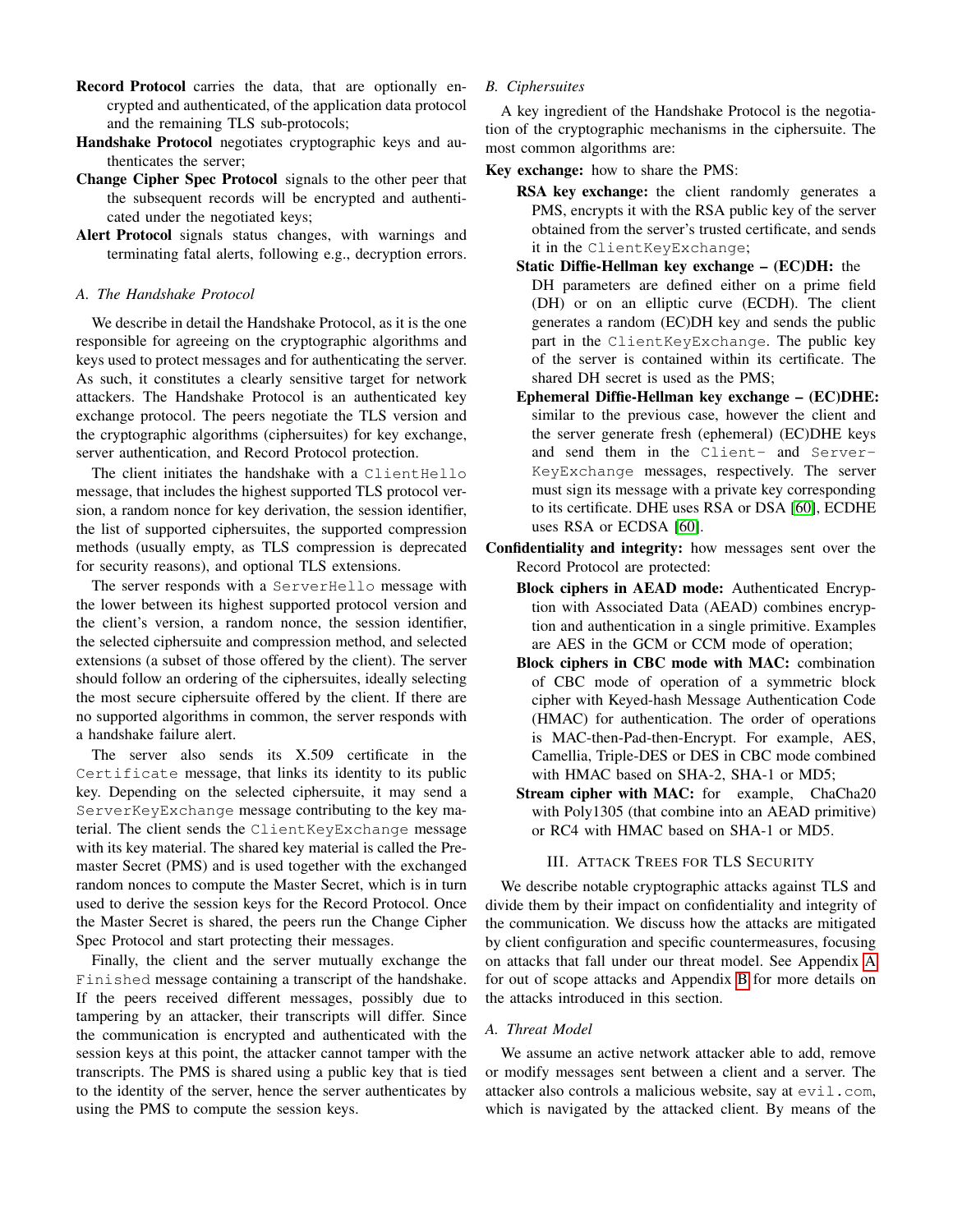website, the attacker can inject scripts in the client from an attacker-controlled origin, which is relevant for a subset of the attacks. However, the attacker can neither break the Same Origin Policy  $(SOP)^1$  $(SOP)^1$  nor exploit any bug in the browser. We assume the attacker cannot exploit timing side-channels, since the feasibility of such attacks is generally hard to assess.

The client is a modern browser that  $(i)$  supports TLS 1.0, 1.1, and 1.2 with key establishment based on ECDH and AEAD ciphersuites (cf. MozillaWiki [\[89\]](#page-15-4) for the purpose of "Modern" compatibility); (ii) does not support SSLv3 or lower, does not offer weak or anonymous ciphersuites (such as DES, RC4 and EXPORT ciphers, or suites without encryption or authentication) and enforces a minimal key size of cryptographic algorithms;  $(iii)$  correctly handles certificate validation and rejects certificates with weak algorithms. All the major browsers released in the last two years satisfy these assumptions, starting from Firefox 44, Chrome 48, IE 11 on Windows 7, Edge, Opera 35, Safari 10, and Android 6.0.

# <span id="page-3-1"></span>*B. Review of Known Attacks against TLS*

*Protocol version downgrade:* A TLS server should respond to a ClientHello with the offered version of the protocol, or the highest it supports. However, some legacy servers simply drop connections with unsupported TLS versions, without offering an alternative. Thus, browsers may repeat the handshake with a lower protocol version. An attacker in the middle could drop ClientHello messages until the client downgrades to an older, vulnerable version of the protocol. To prevent this attack, the client attaches a fake ciphersuite to repeated handshake attempts, as defined in RFC 7507 [\[58\]](#page-14-8), indicating that the handshake did not use the highest clientsupported TLS version. The presence of that ciphersuite in a ClientHello, with a TLS version that is lower than the highest supported by the server, reveals a potential attack and should be treated as such by the server. Safari, Internet Explorer, and Edge fall back to TLS 1.0. Only Safari appends the ciphersuite. Firefox, Chrome, and Opera, instead, removed insecure fallback entirely when the ClientHello messages are dropped.

*RSA decryption oracles:* In the RSA key exchange, the client chooses the PMS and sends it to the server, encrypted under the server's public RSA key. TLS uses the padding scheme defined in PKCS #1 v1.5 [\[47\]](#page-14-9), which is known to be vulnerable to a padding oracle attack [\[13\]](#page-13-9). The attack is possible when the server provides a padding oracle, i.e., when it behaves differently when decrypting messages that have invalid paddings. An attacker can multiply a ciphertext to create a new ciphertext (RSA is malleable), until a new correctly padded message is forged. When this happens, the attacker learns partial information about the plaintext message and the process can be iterated until the key exchange is fully decrypted. The original attack was proposed by Bleichenbacher in 1998 [\[13\]](#page-13-9) and requires on the order of million connections to decrypt a ciphertext. The attack was later improved [\[5\]](#page-13-11), [\[46\]](#page-14-10), [\[50\]](#page-14-11), [\[57\]](#page-14-12), especially in the presence of an oracle that does not strictly enforce the padding scheme [\[5\]](#page-13-11), to require on the order of tens of thousands of messages. In our analysis, we only consider such strong version of the oracle as exploitable.

*RSA signature oracles:* A very fast decryption oracle can be used to compute RSA signatures. Hence, even without the knowledge of the private key, an attacker can impersonate the server in the (EC)DHE exchange with such oracle. The attack applies to all TLS versions up to TLS 1.2. However, the signature generation using a Bleichenbacher's oracle is even slower than the decryption [\[14\]](#page-13-6). Therefore, the attacker would prefer the decryption of RSA key exchange, if supported by the targeted host. Interestingly, a signature oracle makes it possible to impersonate the target server even with other certificates valid for that target (such as wildcard certificates).

*Advanced RSA padding oracles – DROWN and key reuse:* When a server is vulnerable to the decryption oracle, all servers that use the same RSA key for key encryption (e.g., due to using the same certificate) are vulnerable to the decryption of the key exchange, even if they do not provide the oracle directly. Furthermore, TLS can be enabled for other application level protocols than HTTPS, such as email (SMTP, POP3, and IMAP with STARTTLS, or SMTPS, IMAPS, POP3S). The attack surface of the DROWN attack [\[4\]](#page-13-3) was in fact amplified by the possibility of using vulnerable servers supporting SSLv2 in order to break servers running newer protocol versions. DROWN uses the fact that SSLv2 provides the padding oracle in combination with weak export grade ciphersuites and specific OpenSSL bugs. The attack comes in two variants, General and Special, requiring respectively about 8 hours and less than a minute to complete. Thus, only the Special case is suitable for Man In The Middle (MITM) attacks. Not all handshakes are vulnerable: 1 out of 900, for the General case, and 1 out of 260 for the Special case.

*RSA padding oracle countermeasures:* TLS 1.0 [\[25\]](#page-13-12), 1.1 [\[26\]](#page-13-13), and 1.2 [\[27\]](#page-13-14) introduced countermeasures to remove the padding oracle, instead of replacing the padding scheme. However, the ROBOT attack [\[14\]](#page-13-6) has shown that a surprisingly high number of implementations in the wild still present padding oracles that can be used to decrypt RSA encrypted messages. The attacks are partially mitigated by the support for Perfect Forward Secrecy, typically by preferring the elliptic curve Diffie-Hellman key establishment with ephemeral private keys (ECDHE) over the RSA key exchange on the server side. Since all modern web browsers support ECDHE cipher suites [\[89\]](#page-15-4), the RSA key exchange will be voluntarily negotiated only with servers that prefer it due to lack of ECDHE support or bad configuration. It would be thus recommended to completely disable RSA encryption at the server side [\[14\]](#page-13-6).

*CBC mode padding oracles:* TLS uses the CBC mode of operation of a symmetric block cipher with MAC-then-Padthen-Encrypt scheme for record-level encryption. Since the padding is not covered by the MAC, changing the padding does not change the integrity of the message, and could enable a padding oracle vulnerability. A class of vulnerabilities of

<span id="page-3-0"></span><sup>&</sup>lt;sup>1</sup>[https://developer.mozilla.org/docs/Web/Security/Same-origin](https://developer.mozilla.org/docs/Web/Security/Same-origin_policy)\_policy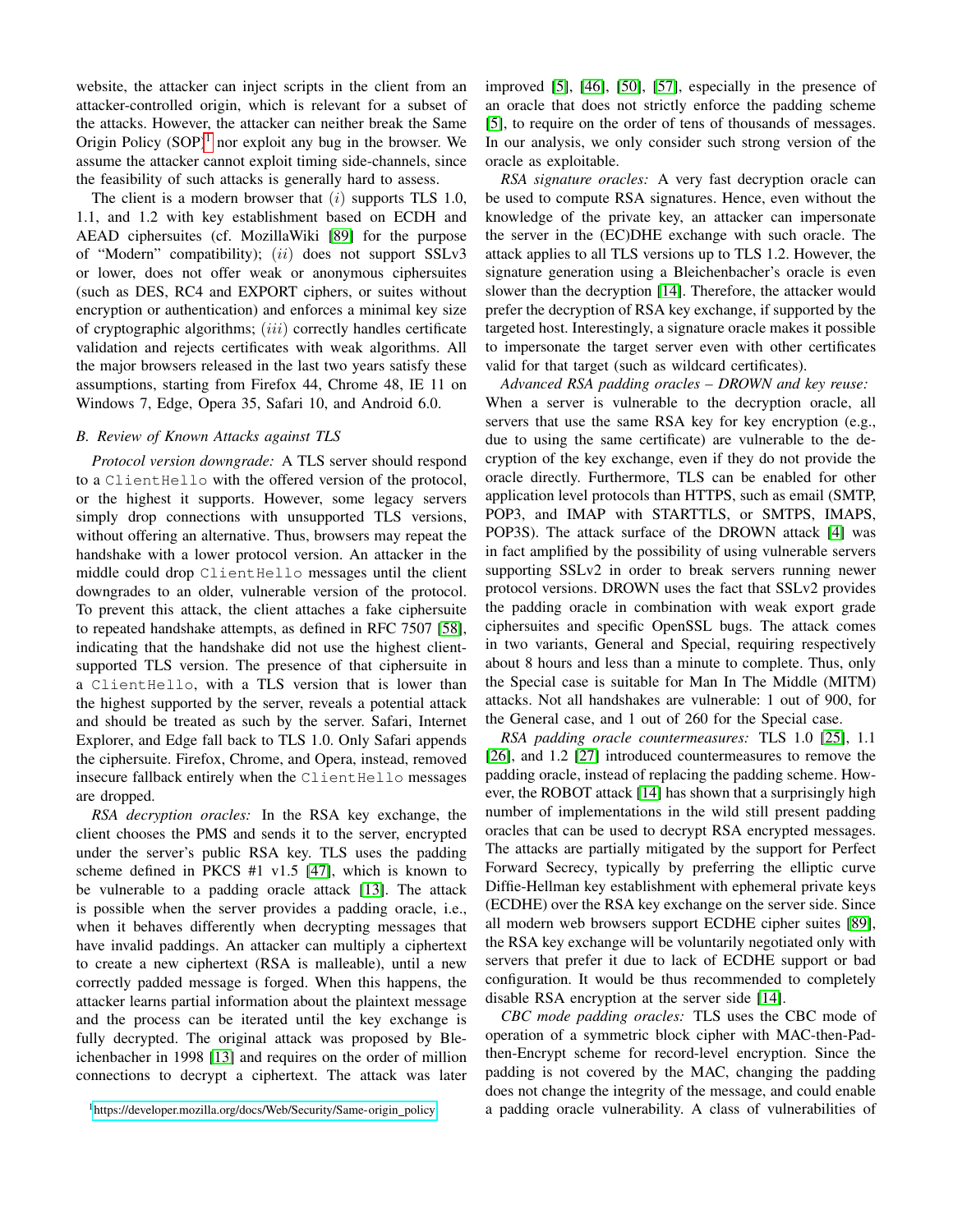the MAC-then-Pad-then-Encrypt construction was described by Vaudenay [\[88\]](#page-15-2) and Canvel et al. [\[21\]](#page-13-15). The attacks are based on distinguishing failures due to bad padding and due to failed integrity check. In TLS, the server should issue the same response in both situations, however there are buggy implementations (e.g., [\[79\]](#page-14-13)) that produce different errors. The POODLE attack [\[59\]](#page-14-2) leverages the above padding oracle problem in combination with the fact that SSLv3 (and some flawed TLS implementations) only checks the last byte of padding. Since a padding error ends in a termination of the session, the attacker must be able to force the client to open a new session every time she wants to make a guess. Furthermore, the client must repeat the target secret s in every connection, e.g., when s is a secret cookie attached to every HTTPS request. All CBC attacks can be mitigated in TLS 1.2 by supporting either AEAD ciphersuites or stream ciphers that do not require padding, on both servers and clients (as in modern browsers). TLS version downgrades must also be mitigated, to prevent a downgrade to a version that only supports CBC-mode ciphers.

*Heartbleed:* Due to memory management problems in server implementations, an attacker could reveal the long-term private keys of the server, thus allowing a full impersonation of the server [\[83\]](#page-15-5), [\[33\]](#page-13-16).

#### *C. Insecure Channels*

To understand the import of cryptographic flaws of TLS on web application security, it is useful to categorize known cryptographic attacks in terms of the security properties they break. We propose three categories of insecure channels:

- Leaky: a channel established with servers vulnerable to confidentiality attacks, which give the attacker the ability to decrypt all the network traffic (Section [III-D\)](#page-4-0);
- Tainted: a channel susceptible to Man In The Middle (MITM) attacks, which give the attacker the ability to decrypt and arbitrarily modify all the network traffic (Section [III-E\)](#page-5-1). Tainted channels are also leaky;
- Partially leaky: a channel exposing side-channels which give the attacker the ability to disclose selected (small) secrets over time. These channels typically rely on a *secret repetition* assumption, because the attacker abuses the exchange of repeated messages containing the secret on the vulnerable channel (Section [III-F\)](#page-5-2). Leaky and tainted channels also qualify as partially leaky.

In the rest of this section, we precisely characterize how we mapped existing cryptographic attacks against TLS to the proposed channel categories in terms of attack trees.

#### <span id="page-4-0"></span>*D. Leaky Channels*

Channels are *leaky* when established with servers vulnerable to attacks that fully compromise confidentiality. The attacker tries to obtain the PMS to learn the session keys, giving her the ability to decrypt all the captured network traffic.

Figure [2](#page-4-1) shows the attack tree of conditions that enable the attacker to learn the session keys. The main goal is listed on the first line. Each goal or sub-goal may have alternative ways of reaching it (marked as logical OR '|') or it may require

#### **GOAL Learn the session keys (allows decryption)**

- **|** 1 Decrypt RSA key exchange offline
	- **&** 1 RSA key exchange is used
		- **|** 1 RSA key exchange is preferred in the highest supported version of TLS
		- **|** 2 Downgrade is possible to a version of TLS where RSA key exchange is preferred
	- **&** 2 RSA decryption oracle (DROWN or Strong Bleichenbacher's oracle) is available on: **|** 1 This host
		- **|** 2 Another host with the same certificate
		- **|** 3 Another host with the same public RSA key

#### <span id="page-4-1"></span>Fig. 2. Attack tree for leaky channels

# **GOAL Potential MITM (decryption and modification)**

- **|** 1 Force RSA key exchange by modifying ClientHello and decrypt it before the handshake times out
	- **&** 1 RSA key exchange support in any TLS version
	- **&** 2 Fast RSA decryption oracle (Special DROWN or Strong Bleichenbacher's oracle) available on: **|** 1 This host
		- **|** 2 Another host with the same certificate
- **|** 3 Another host with the same public RSA key
- **|** 2 Learn the session keys of a long lived session
	- **&** 1 Learn the session keys (Figure [2\)](#page-4-1)
	- **&** 2 Client resumes the session
	- **|** 1 Session resumption with tickets
	- **|** 2 Session resumption with session IDs
- **|** 3 Forge an RSA signature in the key establishment **&** 1 Fast RSA signature oracle (Strong
	- Bleichenbacher's oracle) is available on: **|** 1 This host
		- **|** 2 Another host with the same certificate
		- **|** 3 Another host with the same public RSA key
		- **|** 4 A host with a certificate where the Subject Alternative Names (SAN) match this host
	- **&** 2 The same RSA key is used for RSA key exchange
- and RSA signature in ECDHE key establishment **|** 4 Private key leak due to the Heartbleed bug

<span id="page-4-2"></span>Fig. 3. Attack tree for tainted channels

several sub-goals to be valid at once (marked as logical AND '&'). Sub-goals are differentiated from their parent goal by increased indentation. Leaves, i.e., goals without sub-goals, evaluate to True or False based on a concrete test (e.g., for the presence of a vulnerability), a detected server configuration, or are the result of a stand-alone, separate tree. If the entire tree evaluates to True, the host suffers from an exploitable vulnerability that can facilitate the main goal.

The attacker may obtain the PMS by decrypting the key exchange  $(1)$ . The parties must use RSA key exchange  $(1.1)$ . Hence, the client must support it and the server must prefer it either in the highest version of TLS supported by both parties (1.1.1), or in any other commonly supported version, if protocol version downgrade is not properly mitigated (1.1.2). The attacker decrypts the RSA key exchange (1.2) either using Strong Bleichenbacher's oracle [\[14\]](#page-13-6) or with the DROWN attack [\[4\]](#page-13-3). The oracle could be present on the target host directly (1.2.1), or on a different host that uses the same certificate  $(1.2.2)$  or at least the same RSA key  $(1.2.3)$ .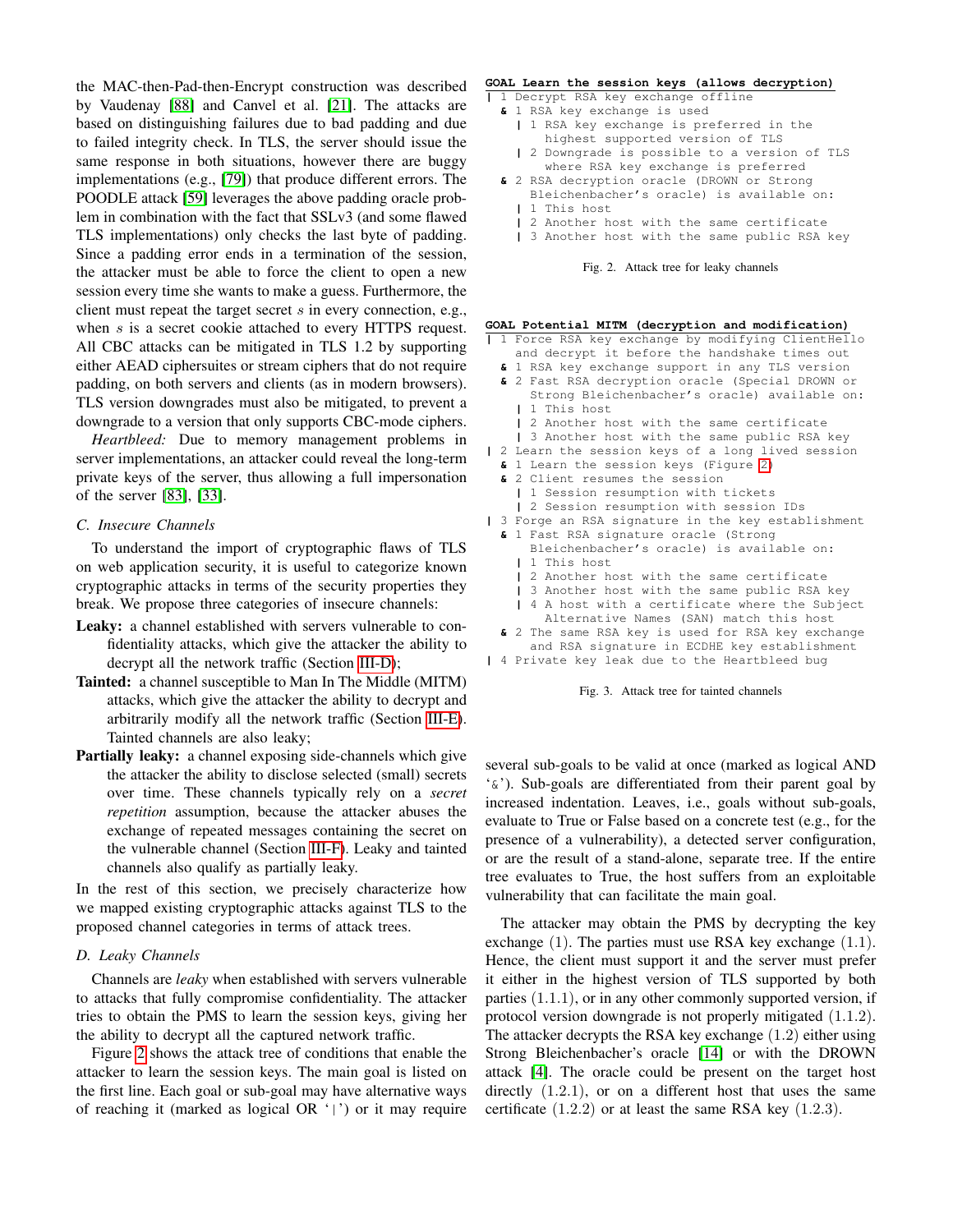## <span id="page-5-1"></span>*E. Tainted Channels*

Channels are *tainted* if the attacker can mount a MITM attack that gives her the ability to decrypt and modify all the traffic between the server and the client. Hence, tainted channels are also leaky. The attacker must learn the PMS of an active session or she must influence its value and successfully impersonate the server. The attack tree is shown in Figure [3](#page-4-2) and described below.

The attacker can force the use of RSA key exchange by modifying the ClientHello sent to the server to only contain such ciphersuites (1). Naturally, the server must support such ciphersuite (1.1). The modification leads to different handshake transcripts, hence the decryption of the key exchange must be performed very fast, in order to generate valid Finished messages before the peers time out. Hence, the attacker needs access to a fast instantiation of Strong Bleichenbacher's oracle [\[14\]](#page-13-6) or to a server vulnerable to the Special variant of the DROWN attack [\[4\]](#page-13-3) (1.2). The authors of the ROBOT attack [\[14\]](#page-13-6) estimate that it should be feasible to decrypt the key exchange fast enough (in a few seconds) if the attacker can parallelize the requests across multiple servers of the attacker and the target. An analysis of such parallel attack was done by Ronen et al. [\[69\]](#page-14-14).

Alternatively, the attacker may gain more time to obtain the session keys, if they are long lived (minutes to hours) (2). She captures an RSA key exchange and decrypts it offline (2.1), through the techniques of Section [III-D](#page-4-0) (Figure [2\)](#page-4-1) as she cannot modify the initial ClientHello at will. She then intercepts a resumed session with full MITM capabilities (2.2). Server may support session resumption without serverside state  $(2.2.1)$  [\[71\]](#page-14-15) or with server-side state  $(2.2.2)$  [\[27\]](#page-13-14).

Under some conditions, a very efficient RSA decryption oracle can be used to forge signatures (3). The oracle can be found on a variety of hosts  $(3.1.1-3.1.3)$ . Additionally, a host can be attacked using a certificate that it neither uses nor shares an RSA key with, if the host appears on the certificate's list of Subject Alternative Names (SAN) (3.1.4). The certificate's RSA key used for signing (EC)DHE parameters must be the same as the RSA key used for RSA key exchange by a server with a decryption oracle  $(3.2)$ .

Finally, the attacker might obtain the private key of the server due to the Heartbleed memory disclosure bug (4) [\[83\]](#page-15-5). For ethical reasons, we did not attempt to extract the private keys when we detected Heartbleed, yet it was reliably shown possible [\[45\]](#page-14-16).

### <span id="page-5-2"></span>*F. Partially Leaky Channels*

Channels are partially leaky if they allow for a partial confidentiality compromise of secrets sent by the client to the server. Leaky and tainted channels are also partially leaky. The conditions are described by the attack tree in Figure [4.](#page-5-3) To exploit a CBC padding oracle (1), the attacker must force repeated requests containing the secret (*secret repetition*) and she is required to partially control the plaintext sent by the client to a vulnerable server, e.g., by modifying the URL in the header of the request. We check the server for the presence of

#### **GOAL Partial decryption of messages sent by Client**

|                                       |                                                |  | 1 CBC padding oracle on the server              |  |  |
|---------------------------------------|------------------------------------------------|--|-------------------------------------------------|--|--|
|                                       | 1 POODLE-TLS padding oracle                    |  |                                                 |  |  |
|                                       | & 1 Server checks TLS padding as in SSLv3      |  |                                                 |  |  |
|                                       |                                                |  | & 2 Any vulnerable CBC mode ciphersuite is used |  |  |
|                                       |                                                |  | 1 A CBC mode ciphersuite is preferred           |  |  |
|                                       |                                                |  | in the highest supported version of TLS         |  |  |
|                                       |                                                |  | 2 Downgrade is possible to a version of TLS     |  |  |
|                                       |                                                |  | where a CBC mode ciphersuite is preferred       |  |  |
|                                       |                                                |  | 2 CBC padding oracle - OpenSSL AES-NI bug       |  |  |
|                                       | & 1 Server is vulnerable to CVE-2016-2107      |  |                                                 |  |  |
|                                       | & 2 A ciphersuite with AES in CBC mode is used |  |                                                 |  |  |
| 1 AES in CBC mode is preferred in the |                                                |  |                                                 |  |  |
|                                       | highest supported TLS version                  |  |                                                 |  |  |
|                                       |                                                |  | 2 Downgrade is possible to a TLS version        |  |  |
|                                       |                                                |  | where AES in CBC mode is preferred              |  |  |

<span id="page-5-3"></span>

two CBC padding oracle types (as explained in Section [III-B\)](#page-3-1). They are instantiated as the TLS version of the POODLE attack [\[78\]](#page-14-4), [\[59\]](#page-14-2)  $(1.1)$  due to incorrect padding checks  $(1.1.1)$ and as a buggy implementation [\[79\]](#page-14-13) providing a Vaudenay CBC padding oracle [\[88\]](#page-15-2) (1.2) when using hardware accelerated AES (AES-NI) in certain versions of OpenSSL (1.2.1). Both attack types require the server to choose a vulnerable ciphersuite (1.1.2, 1.2.2). It could be chosen by the server in the highest TLS version  $(1.1.2.1, 1.2.2.1)$  or following a protocol version downgrade (1.1.2.2, 1.2.2.2).

#### IV. EXPERIMENTAL SETUP

<span id="page-5-0"></span>We developed an analysis platform to identify exploitable cryptographic weaknesses in TLS implementations and estimate their import on web application security. The platform employs a crawler to perform a vulnerability scan of the target website, testing also hosts which either store subresources included by the homepage or belong to related domains. Confidentiality and integrity threats are identified by matching the relevant conditions of the attack trees introduced in Section [III](#page-2-0) against the output of existing analysis tools.

# *A. Analysis Platform*

The analysis platform performs the following steps: (i) access the website, such as example.com, by instrumenting Headless Chrome with Puppeteer;<sup>[2](#page-5-4)</sup> (ii) collect the DOM of the page at example.com, along with its set of cookies and the hosts serving sub-resources (such as scripts, images, stylesheets and fonts) included by the page; (iii) enumerate the sub-domains of example.com by querying the Certificate Transparency<sup>[3](#page-5-5)</sup> logs and by testing for the existence of common sub-domains, such as mail.example.com; (iv) run existing analysis tools to identify cryptographic vulnerabilities on the target website and on all the hosts collected in the previous steps; (v) map the output of the tools to the conditions of the attack trees to find exploitable vulnerabilities.

<span id="page-5-4"></span><sup>2</sup><https://github.com/GoogleChrome/puppeteer>

<span id="page-5-5"></span><sup>3</sup><https://www.certificate-transparency.org/>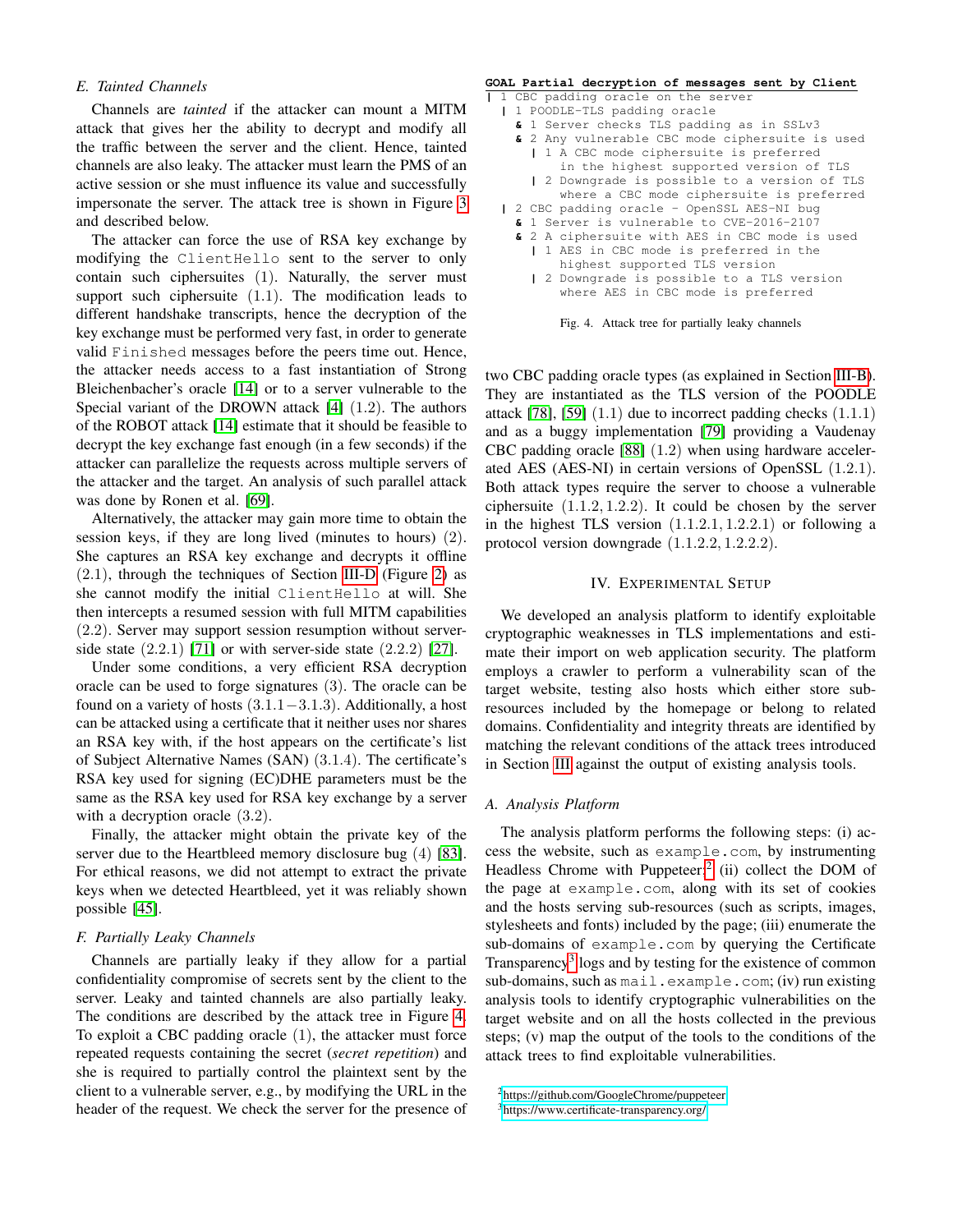The analysis tools include testssl.sh, $4$  TLS-Attacker [\[80\]](#page-14-17) and the nmap plugin for Special DROWN, $<sup>5</sup>$  $<sup>5</sup>$  $<sup>5</sup>$  which combined</sup> provide enough information. For ethical reasons, we did not perform any aggressive testing for the presence of oracles other than the checks run by these tools, e.g., we did not evaluate the performance of servers with respect to the number of oracle queries they can answer in a short time. Still, if some untested conditions have been considered realistic in the literature, e.g., the performance of a Strong Bleichenbacher's Oracle for online decryption or for signature computation [\[14\]](#page-13-6), we report the vulnerability as exploitable.

## *B. Data Collection and Findings*

We used our analysis platform to collect data from the Alexa top 1M list retrieved on July 20, 2018. We scanned sequential batches of websites up to collecting 10,000 websites served over HTTPS. Their sub-resources and related domains added up to 90,816 more hosts that underwent a vulnerability analysis, completed at the beginning of August 2018.

Our tool reported exploitable TLS vulnerabilities in 5,574 hosts (5.5%). 4,818 hosts allow for the establishment of tainted channels, which is the most severe security threat. 733 hosts allow for the establishment of leaky channels, while 912 allow for partially leaky channels. The majority of vulnerabilities is due to the 20 years old Bleichenbacher's attack [\[13\]](#page-13-9) and its newest improvement ROBOT [\[14\]](#page-13-6). Only 6.5% of the scanned hosts actually prefer RSA key exchange in their highest supported TLS version, yet 76.9% hosts support it, presumably to maintain backward compatibility with old clients. More than 90% of servers support a key exchange that provides Perfect Forward Secrecy. Hence, the majority of the exploitable hosts could be secured by stopping the support for RSA key exhange. We provide a breakdown of the identified insecure channels in Table [I](#page-7-0) and we comment it below.

*Leaky channels:* The connections to 733 hosts could be decrypted using ROBOT or DROWN after the attacker captured the traffic – goal  $(1)$  of Figure [2.](#page-4-1) 727 hosts preferred the RSA key exchange (1.1.1), hence no action would be necessary to make the peers negotiate RSA. Only on 6 hosts the attacker would need to use the protocol version downgrade to force the usage of RSA key exchange (1.1.2) instead of Diffie-Hellman (DH). We found 136 hosts vulnerable to ROBOT that used ECDHE in their highest protocol version and properly implemented protocol version downgrade mitigation, showing the importance of the countermeasure. Out of the 733 vulnerable hosts, 592 hosts were directly exploitable (1.2.1), while 141 were only exploitable due to sharing a certificate (1.2.2) or an RSA key (1.2.3) with a vulnerable host. Hence, a conventional tool that only checks the host directly for the presence of ROBOT would not detect confidentiality problems on 19% of the exploitable hosts.

*Tainted channels:* In total, 4,818 hosts made connections over tainted channels due to MITM attacks (Figure [3\)](#page-4-2). 615 hosts were exploitable due to the compromise of a resumed session (2), where the attacker can decrypt the key exchange over a longer period. 1,877 additional hosts were susceptible to online RSA key exchange decryption attacks (1). The attack was also possible for the previously mentioned 615 hosts, without relying on the client to resume the session  $(2.2)$ , yet requiring a faster computation (1.2). When a decryption oracle is available on a host, each certificate that uses the same RSA key for signatures could be used to impersonate all the hosts that appear in its Subject Alternative Name extension (SAN) (3). We found 2,279 such hosts, that could not be impersonated with a less demanding version of the MITM attack: (1) or (2). It is worth noticing that only 1,893 hosts in our scan had a strong ROBOT oracle, yet the number of exploitable servers due to ROBOT is much higher. This shows that the sharing of certificates and RSA public keys, as well as the list of hostnames in the SAN extension, should be kept minimal. Luckily, only 47 hosts were vulnerable to Heartbleed (4). When a private RSA key is extracted in this way, the attacker can repeatedly impersonate the host without its involvement.

*Partially leaky channels:* Exploitable partially leaky channels (Figure [4\)](#page-5-3) were found on 912 hosts. Out of the 816 hosts with an exploitable POODLE-TLS padding oracle  $(1.1)$ , 797 hosts preferred the vulnerable ciphersuite (1.1.2.1) and additional 19 hosts could be exploited after being downgraded to an older version of TLS due to a lack of protection from downgrades (1.1.2.2). Out of the 96 hosts with an exploitable OpenSSL AES-NI padding oracle (1.2), only 20 hosts were vulnerable in the preferred TLS version (1.2.2.1) and additional 76 hosts could be exploited after an unmitigated version downgrade (1.2.2.2). Other 68 hosts have been found affected by POODLE-TLS and 2 exposed OpenSSL AES-NI padding oracle, yet a modern browser would negotiate a more secure cipher making the vulnerabilities non-exploitable.

#### *C. Roadmap*

The presence of so many insecure channels is concerning, but their actual import on web application security is unclear. In the rest of the paper, we investigate and quantify this delicate point by focusing on selected aspects of web application security. Since we are interested in cryptographic attacks against HTTPS, we stipulate that every time we refer to *pages* / *channels* we implicitly refer to HTTPS pages / channels, unless otherwise specified. Attacks enabled by the (partial) adoption of HTTP are out of the scope of this study.

#### V. PAGE INTEGRITY

<span id="page-6-0"></span>In this section, we describe a number of attacks enabled by the presence of tainted channels, whose security import ranges from content injection to SOP bypasses.

#### *A. Security Analysis*

If a web page is received from a tainted channel, the attacker may be able to arbitrarily corrupt its contents, thus completely undermining its integrity guarantees. Moreover, even if the page was received from an untainted channel, the subsequent

<span id="page-6-1"></span><sup>4</sup><https://github.com/drwetter/testssl.sh>

<span id="page-6-2"></span><sup>5</sup><https://nmap.org/nsedoc/scripts/sslv2-drown.html>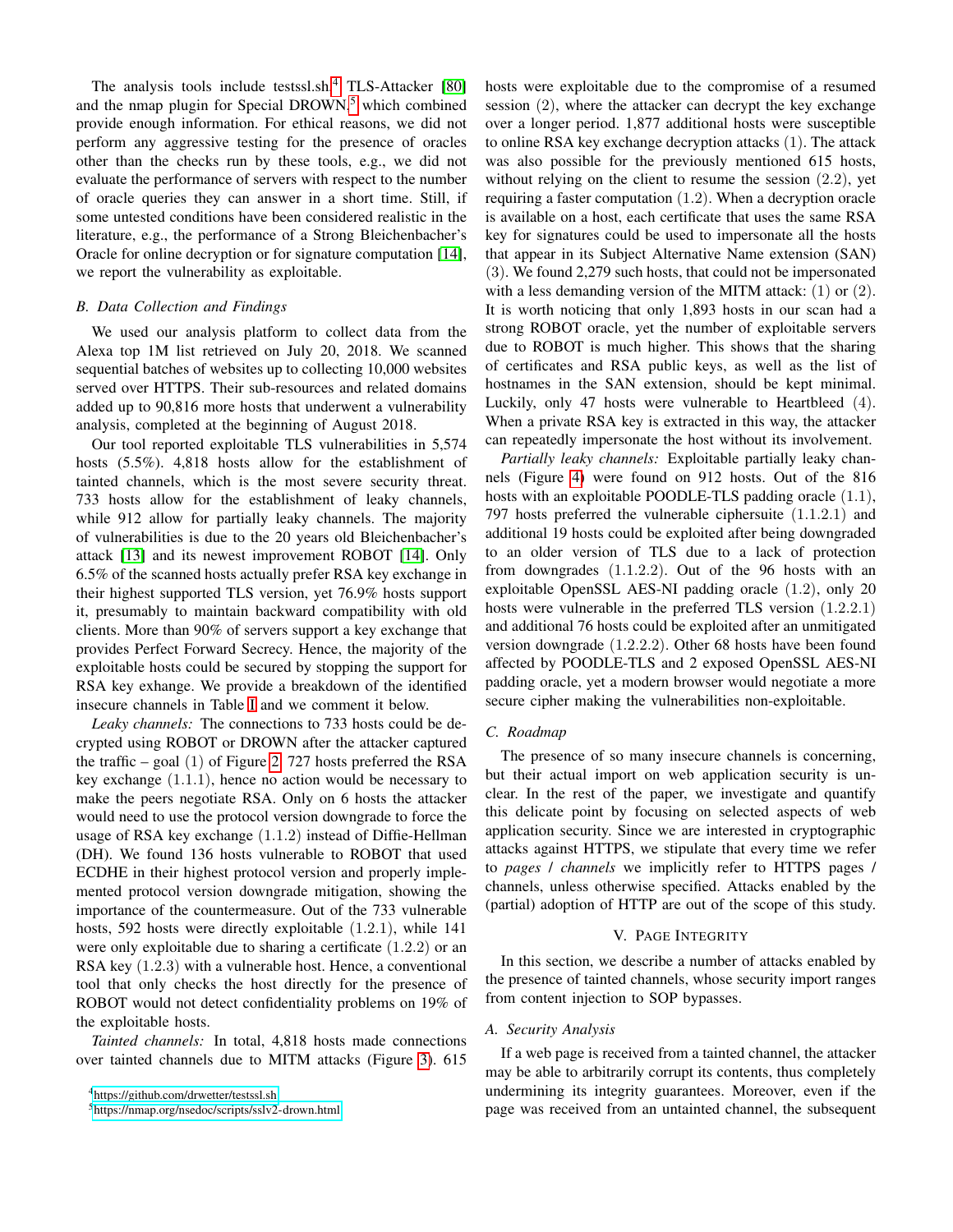TABLE I OVERVIEW OF THE DETECTED INSECURE CHANNELS

<span id="page-7-0"></span>

| Insecure channel | Attack                                          |                    | Attack tree reference | Vulnerable hosts |  |
|------------------|-------------------------------------------------|--------------------|-----------------------|------------------|--|
| Leakv            | Decrypt RSA key exchange offline                |                    | Figure 2              | 733              |  |
|                  | Force RSA key exchange and decrypt it online    |                    |                       | 1.877            |  |
| Tainted          | Learn the session keys of a long lived session  | $\left( 2\right)$  | Figure 3              | 615              |  |
|                  | Forge an RSA signature in the key establishment | 3)                 |                       | 2,279            |  |
|                  | Private key leak due to the Heartbleed bug      | $\overline{4}$     |                       | 47               |  |
| Partially leaky  | POODLE-TLS padding oracle                       | $\left(1.1\right)$ | Figure 4              | 816              |  |
|                  | CBC padding oracle – OpenSSL AES-NI bug         | 1.2                |                       | 96               |  |

inclusion of scripts sent over tainted channels in the top-level document may fully compromise integrity. The only protection mechanism available in modern browsers against the latter threat is Subresource Integrity (SRI) [\[2\]](#page-13-17), a relatively recent web standard which allows websites to bind to <script> tags an integrity attribute storing a cryptographic hash of the script which is expected to be included by them. If the included script does not match the hash, the script is not executed, so SRI can be used to prevent the threats of script injection via network attacks.

The two integrity attacks above are equally dangerous and the most severe ones in terms of security, because they grant to the attacker active scripting capabilities on the web page, which we can thus deem as *compromisable*.

Definition 1 (Compromisable Page). *A page is* compromisable *if and only if any of the following conditions holds:*

- *1) the page is received from a tainted channel;*
- *2) the page includes scripts in the top-level document from tainted channels without using SRI.*

Notice that the definition does not refer to Content Security Policy (CSP) [\[93\]](#page-15-6), a web standard which can be used to prevent the execution of inline scripts and restrict content inclusion on web pages by means of a white-listing mechanism. In fact, CSP is ineffective against network attackers: if a page is compromisable because it is received from a tainted channel, the attacker may just strip away the CSP headers and  $\langle \text{meta} \rangle$  tags to disable the protection; if instead a page is compromisable because it includes scripts from tainted channels, observe that CSP does not prevent the replacement of legitimate scripts with arbitrary malicious contents.

A second class of threats we are interested in allows SOP bypasses through compromisable pages. If a host contains at least one compromisable page, SOP becomes largely ineffective at defending it, because the attacker may get active scripting capabilities in its web origin and get access e.g., to its cookies and web storage. This motivates the following definition.

# Definition 2 (Compromisable Host). *A host is* compromisable *iff it is possible to retrieve a compromisable page from it.*

Finally, besides these obvious threats, it is worth noticing that there are also other integrity attacks which are subtler than script injection, but may achieve results as severe as page compromise under specific circumstances. For example:

 $(i)$  the inclusion of stylesheets and web fonts can be used to perform *scriptless attacks*, which may enable the exfiltration of confidential information stored in the DOM  $[41]$ ;  $(ii)$  the inclusion of Scalable Vector Graphics (SVG) images using tags like <embed> may lead to the injection of malicious HTML and JavaScript contents  $[40]$ ;  $(iii)$  the inclusion of iframes can lead to exploitations against the top-level document via the postMessage API [\[81\]](#page-15-7);  $(iv)$  the result of an XMLHttpRequest can be passed to a function like eval, which converts strings into executable code and thus enables script injection [\[91\]](#page-15-8).

To comprehensively characterize the pages suffering from these potential integrity issues, we leverage the Mixed Content [\[92\]](#page-15-9) specification, which defines the reference security policy for the inclusion in HTTPS pages of contents delivered over HTTP channels. The key idea to uniformly capture these attacks is to reuse the definition of *blockable request* introduced in the Mixed Content specification, which mandates that compliant browsers must prevent HTTPS pages from sending this type of requests over HTTP channels.

Definition 3 (Blockable Request). *A request is* blockable *if and only if it is not requesting any of the following resources:*

- *1) images loaded via* <img> *or CSS;*
- *2) video loaded via* <video> *and* <source>*;*
- *3) audio loaded via* <audio> *and* <source>*.*

We similarly consider blockable requests over tainted channels as a possible source of integrity attacks, which leads to the following definition of *low integrity* page.

Definition 4 (Low Integrity Page). *A page has* low integrity *if and only if any of the following conditions holds:*

- *1) the page is compromisable;*
- *2) the page includes sub-resources (other than scripts) via blockable requests sent over tainted channels.*

Low integrity pages which only satisfy the second condition do not necessarily provide active scripting capabilities to the attacker, yet they might still pose significant security threats in specific scenarios. That said, in the next sections we will often reason about the integrity of web pages to characterize additional web application attacks and our analysis will always be *optimistic*, i.e., we will assume that the attacker gets active scripting capabilities only in compromisable web pages and not in low integrity pages. We will also dispense with potential information leakages enabled by scriptless attacks [\[41\]](#page-14-18), because they are not easy to exploit and depend on the details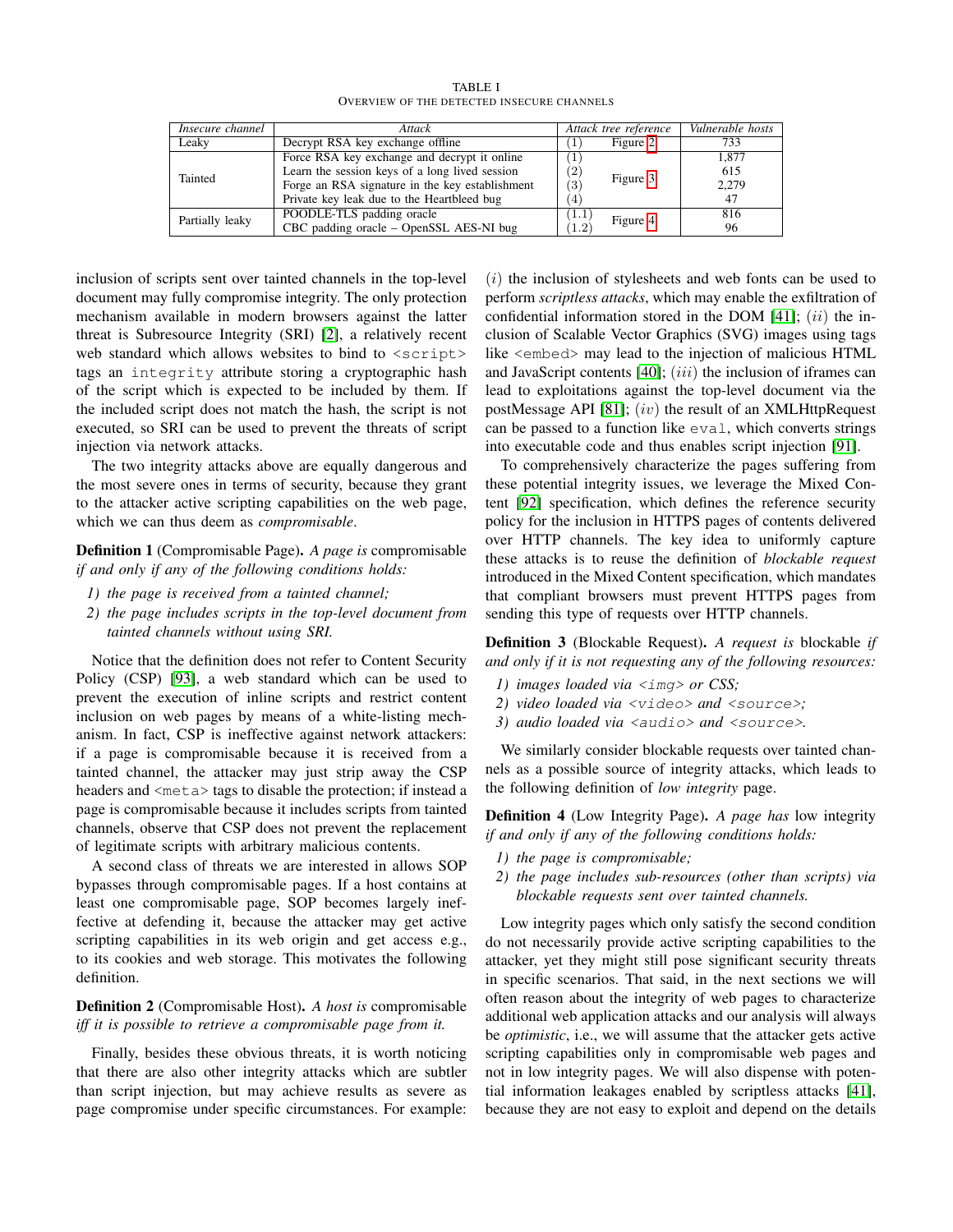of specific web technologies. This conservative approach will limit the number of false positives in our security analysis.

## *B. Experimental Results*

The homepages of the 10,000 crawled websites included sub-resources from 32,642 hosts. Our analysis exposed 977 low integrity pages (9.8%), including 898 compromisable pages where an attacker can get active scripting capabilities. Examples of major security-sensitive websites whose homepage was found compromisable include e-shops (alibaba.com, aliexpress.com, tmall.com), online banks (bankia.es, deutschebank.de, sparkasse.at, icicibank.com), social networks (myspace.com, linkedin.com, last.fm) and other prominent services (verizon.com, webex.com, livejournal.com).

Out of 898 compromisable pages, there are 238 pages received from tainted channels and 660 pages including scripts from tainted channels. Although the security dangers of these two cases are the same, the latter cases are particularly intriguing, because they show that the majority of the compromisable pages (73.5%) is harmed by the inclusion of external scripts. Since the majority of these scripts is hosted on domains which are not under the direct control of the embedding pages, SRI is the way to go to mitigate their threats: unfortunately, SRI is only used in 329 pages (3.3%) and does not prevent any page compromise in our dataset. Rather, we observe that there are 25 pages using SRI on some script tags, but are still compromisable because SRI is not deployed on *all* the script tags including contents from tainted channels.

Based on the previous considerations on external scripts, it is noteworthy that there exist popular script providers which are deployed on top of vulnerable HTTPS implementations, thus severely harming the integrity of a very large number of websites which include contents from them. Table [II](#page-8-1) reports the most popular script providers which allow for the establishment of tainted channels, along with the number of the Alexa websites which include at least one script from them in their top-level document. These numbers show that by targeting only a couple of carefully chosen hosts, an attacker can fully undermine the integrity of a much larger number of websites, thus making integrity attacks cost-effective. For instance, consider the *LinkedIn Insight Tag*, a JavaScript code that enables the collection of visitors' data on webpages which include it and provides web analytics for LinkedIn ad campaigns. The script is loaded from a tainted channel served on snap.licdn.com (second row of Table [II\)](#page-8-1), which is vulnerable to MITM attacks due to a host affected by ROBOT at rewards.wholefoodsmarket.com, that presents a valid certificate for snap.licdn.com. The inclusion of this script threatens the integrity of 126 websites among the ones we analyzed, including notable examples such as auth0.com, britishairways.com, linode.com and teamviewer.com.

# VI. AUTHENTICATION CREDENTIALS

<span id="page-8-0"></span>In this section, we discuss the import of (partially) leaky and tainted channels on the security of common authentication credentials, i.e., passwords and cookies.

<span id="page-8-1"></span>TABLE II TOP SCRIPT PROVIDERS INTRODUCING INTEGRITY FLAWS

| Script Provider      | <b>Including Websites</b> |
|----------------------|---------------------------|
| hm.baidu.com         | 188                       |
| snap.licdn.com       | 126                       |
| ads.pubmatic.com     | 47                        |
| zz.bdstatic.com      | 39                        |
| cdn.tagcommander.com | 37                        |
| tag.baidu.com        | 20                        |
| geid.wbtrk.net       | 19                        |
| cdn.wbtrk.net        | 19                        |
| cdn.blueconic.net    | 14                        |
| dup.baidustatic.com  | 12                        |

## *A. Security Analysis*

In a typical web session, a website authenticates a user by checking her access credentials in the form of a username and a password. Upon their successful verification, the website stores in the user's browser a set of *session cookies*, which are automatically attached to the next requests sent to the website in order to authenticate them. There are quite a few well-known security threats in this common scenario [\[17\]](#page-13-1) and vulnerable HTTPS implementations may severely compromise the security of web sessions. For example, if a user's password is disclosed to the attacker, the attacker will become able to start new sessions on the user's behalf and impersonate her at the website. Moreover, web session security requires both the confidentiality and the integrity of session cookies: lack of the former allows the attacker to hijack the user's session [\[16\]](#page-13-19), while lack of the latter allows the attacker to force the user in the attacker's session [\[94\]](#page-15-10). Though the latter threat is easily underestimated, it may have serious security consequences on many web applications: for instance, e-payment websites may be targeted by such attacks to fool honest users into storing their credit card numbers in an attacker-controlled session.

*Confidentiality of Passwords:* A critical requirement for the confidentiality of passwords is that they are only input on HTTPS pages and only sent over HTTPS channels. Modern web browsers indeed warn users when these security important requirements are not met [\[72\]](#page-14-19). Unfortunately, vulnerable HTTPS implementations may make this security check insufficient: password confidentiality cannot be ensured when the password is sent over a leaky channel or entered into a compromisable web page where the attacker can get active scripting capabilities, thus becoming able to leak the password from the DOM.

Definition 5 (Low Confidentiality Password). *A password has* low confidentiality *if and only if any of the following conditions holds:*

- *1) the password is submitted over a leaky channel;*
- *2) the page where the password is input is compromisable.*

Notice that partially leaky channels cannot be exploited to steal passwords, because the *secret repetition* assumption required by such side-channels is not satisfied by them.

*Confidentiality of Cookies:* The confidentiality of cookies against network attackers can be enforced by means of the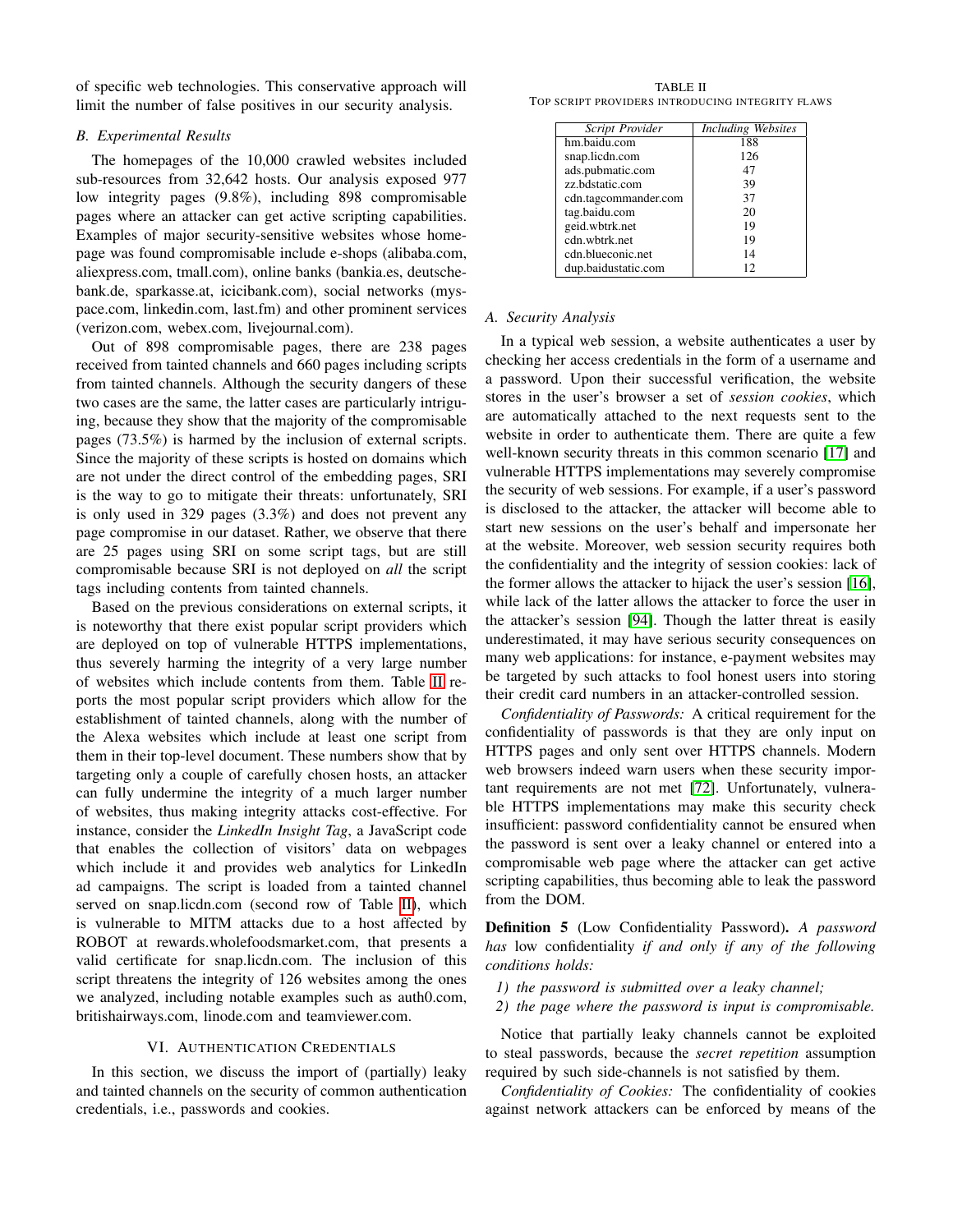*Secure* attribute, because browsers ensure that Secure cookies are only sent on HTTPS channels and only made accessible to scripts running in HTTPS pages [\[6\]](#page-13-20). However, this defense mechanism becomes useless when HTTPS does not provide the expected security guarantees: for example, even partially leaky channels may be sufficient to disclose the content of Secure cookies, since cookies are automatically attached by browsers and thus satisfy the *secret repetition* assumption required by attacks like POODLE-TLS. Moreover, compromisable pages can be exploited to steal Secure cookies by means of malicious scripts which exfiltrate them, unless these cookies are also protected with the *HttpOnly* attribute, which prevents script accesses to them.

To make this intuition more precise, given a cookie  $c$ , we let  $hosts(c)$  note the set of the hosts matching the domains which are entitled to access the content of  $c$ , as prescribed by RFC 6265 [\[6\]](#page-13-20). Intuitively,  $c$  is attached to a request towards h if and only if  $h \in \text{host}(c)$ .

Definition 6 (Low Confidentiality Cookie). *A cookie* c *set by the host* h *has* low confidentiality *if and only if any of the following conditions holds:*

- *1)* there exists a host  $h' \in \text{host}(c)$  which allows for the *establishment of partially leaky channels;*
- *2)* c *does not have the HttpOnly attribute set and there exists a* compromisable host  $h' \in \text{host}(c)$ .

Notice that breaking the confidentiality of a single session cookie may not be enough to let the attacker hijack the sessions of legitimate users, because websites may use multiple cookies for authentication purposes [\[20\]](#page-13-21). However, if *all* the session cookies of a website have low confidentiality, we have definite evidence that there is room for session hijacking.

*Integrity of Cookies:* Cookie integrity has notoriously been a major problem on the Web for many years, because cookies do not provide isolation by protocol, hence HTTP traffic can be abused to forge cookies which are indistinguishable from legitimate cookies set over HTTPS [\[6\]](#page-13-20). Also, cookies can be set by potentially untrusted *related* domains, i.e., domains that share a common suffix which is not included in the Public Suffix List.<sup>[6](#page-9-0)</sup> The recommended way to enforce cookie integrity against network attacks on the current Web is configuring HSTS so that all the hosts entitled to set cookies can only be contacted over HTTPS [\[94\]](#page-15-10). An alternative approach is using *cookie prefixes*, [7](#page-9-1) a recent addition to web browsers which can be used to prevent the setting of cookies over HTTP (when the *Secure-* prefix appears in the cookie name) and, potentially, also from untrusted related domains (when the *Host-* prefix appears in the cookie name, preventing cookie sharing between related domains). Unfortunately, these defenses might fail when HTTPS suffers from cryptographic flaws, because compromisable hosts would allow the attacker to break cookie integrity by corrupting HTTPS traffic; in

particular, if the Host- prefix is not used, any compromisable host on a related domain would be enough for the attack.

More precisely, given a host  $h$ , we let  $related(h)$  note the set of the hosts whose domain is related to the domain of  $h$ . Technically, this implies that any host  $h' \in related(h)$  can set a cookie c such that  $h \in \text{host}(c)$ , which means that c might be eventually received by  $h$  and harm its security. Notice that, although  $h'$  may not be able to directly overwrite host-only cookies set by h, it could still obtain the same effect by *cookie shadowing*, i.e., by setting domain cookies with the same name of host-only cookies so that the target website is fooled into accessing the former [\[94\]](#page-15-10). Also, the domain cookies may be set before the host-only cookies are ever issued, which makes cookie shadowing attempts undetectable in general.

Definition 7 (Low Integrity Cookie). *A cookie* c *set by the host* h *has* low integrity *if and only if any of the following conditions holds:*

- *1)* h *is compromisable;*
- *2)* c *does not have the Host- prefix and there exists a compromisable host*  $h' \in related(h)$ *.*

#### *B. Experimental Results*

We first isolated from the 10,000 crawled websites the 4,018 websites with a private area, i.e., supporting the establishment of authenticated sessions. This was assessed heuristically by checking any of the following two conditions:

- 1) the page includes a login form, i.e., a form with both a text/email field and a password field;
- 2) the page includes a single sign-on library from a list of popular identity providers.

Out of the 4,018 websites with a private area, we found 404 cases where password confidentiality was not ensured (10.0%), either because the password was sent over a leaky channel or because the page with the login form was compromisable. Attacks against these pages would allow an attacker to impersonate legitimate users and start new sessions on their behalf.

We then turned our attention to the security analysis of cookies. The left portion of Table [III](#page-10-1) reports the number of low confidentiality and low integrity cookies collected from the full set of 10,000 websites. In total, 19.1% of all cookies have low confidentiality, while 18.7% have low integrity, which suggests that the risks of cookie leakage and cookie tampering in the wild are far from remote. The most interesting observation is that ensuring confidentiality for domain cookies is much harder than for host-only cookies: 21.6% of the domain cookies have low confidentiality, while this percentage decreases to 12.5% for host-only cookies. The reason is that the attack surface for domain cookies is much larger, because it is enough to find one related domain which suffers from confidentiality issues to leak them; yet, 73.1% of the collected cookies are domain cookies. As to integrity, the difference between domain cookies and host-only cookies is almost negligible and the most concerning observation there is that only one of the 10,000 websites we crawled makes use of cookie prefixes to improve cookie integrity.

<span id="page-9-0"></span><sup>6</sup><https://publicsuffix.org/>

<span id="page-9-1"></span><sup>7</sup><https://tools.ietf.org/html/draft-ietf-httpbis-rfc6265bis-02>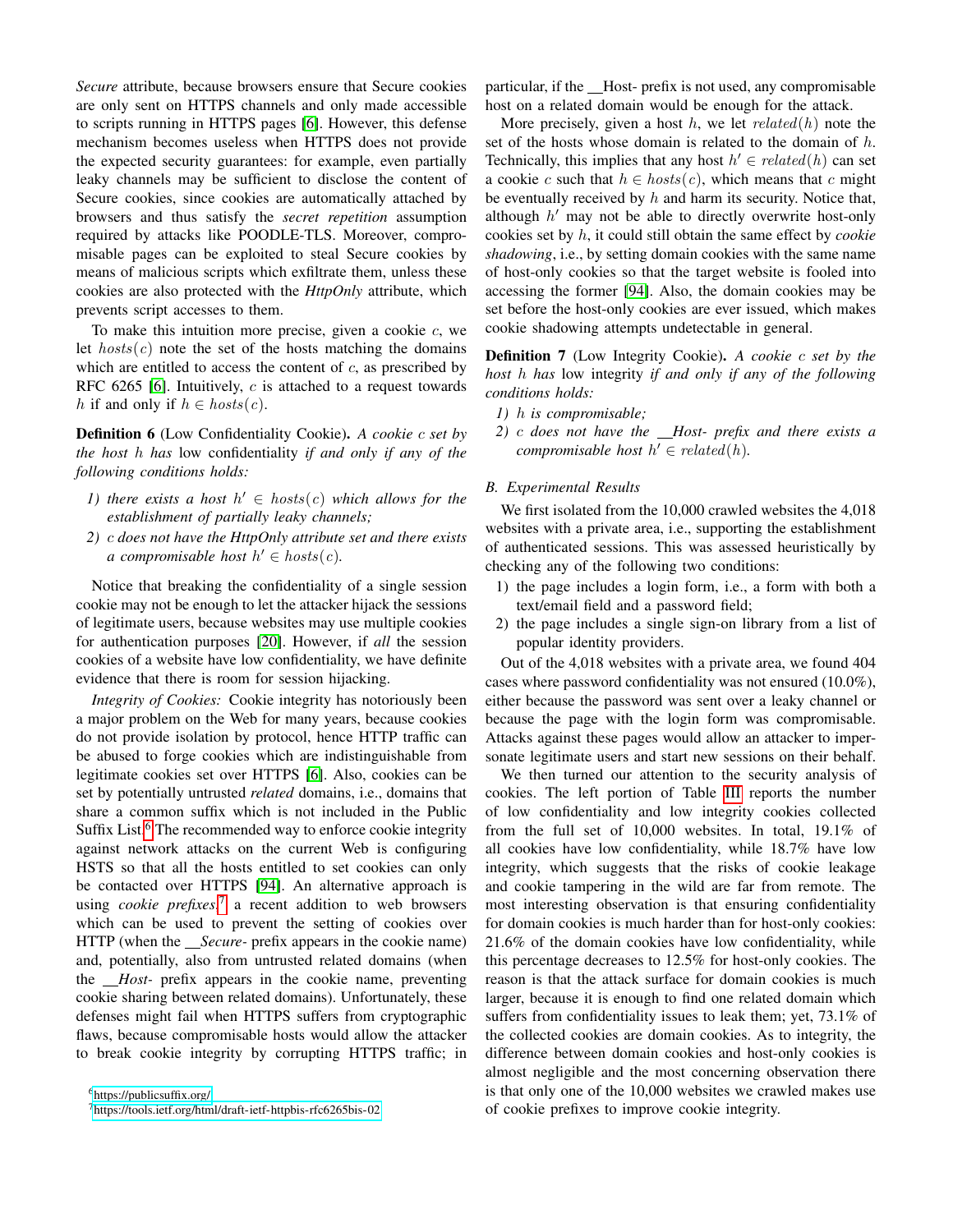TABLE III COOKIE CONFIDENTIALITY AND INTEGRITY ISSUES

<span id="page-10-1"></span>

|                     | All cookies        |                 |                 | <i>Session cookies</i> |                 |                  |
|---------------------|--------------------|-----------------|-----------------|------------------------|-----------------|------------------|
|                     | Host-only (11.784) | Domain (31.998) | Total (43.782)  | Host-only $(3.942)$    | Domain (7.818)  | Total $(11.760)$ |
| Low confidentiality | $1.469(12.5\%)$    | 6.903(21.6%)    | $8.372(19.1\%)$ | 425 $(10.8\%)$         | $1.633(20.1\%)$ | 2.058(17.5%)     |
| Low integrity       | 2,093 (17.8%)      | $6.116(19.1\%)$ | 8.209 (18.7%)   | 694 (17.6%)            | 1.435(18.3%)    | $2,129$ (18.1%)  |

To better understand the import of these numbers on web session security, we restricted our attention just to the session cookies set from the 4,018 websites featuring a private area. Session cookies were identified using a heuristic proposed in previous work [\[16\]](#page-13-19), which was shown to be fairly accurate in practice and nicely fits our large-scale investigation. The right portion of Table [III](#page-10-1) presents the results of such analysis, which shows that the high-level picture does not change significantly when we focus just on session cookies. Moreover, we observed that 412 websites (10.2%) may leak all their session cookies due to cryptographic flaws, which may allow network attackers to impersonate legitimate users of these websites. It is worth noticing that, if all these cookies could be marked as HttpOnly without breaking the functionality of the websites, the number of websites vulnerable to this threat would reduce to 207 (5.1%). This shows that a complete deployment of the HttpOnly attribute would be quite effective, yet not sufficient to fully protect honest users against session hijacking, since session cookies could still be sent over partially leaky channels.

Finally, we found 543 websites (13.5%) whose session cookies all have low integrity, which may allow the attacker to force honest users into attacker-controlled sessions (cookie forcing). In all cases, the cookie integrity problems were due to the presence of a vulnerability in a related domain, but we also found 404 cases where also the base domain suffers from integrity flaws. The \_Host- cookie prefix would be useful to improve session security in the 139 cases (25.6%) where the integrity vulnerabilities are confined to related domains, but unfortunately only one of the crawled websites (dropbox.com) uses cookie prefixes. Remarkably, we observe that 22 out of these 139 cases  $(15.8\%)$  could safely introduce the Hostprefix without compatibility problems, as none of their session cookies is a domain cookie.

#### *C. Detected Attacks*

Since the numbers in the previous section may have been affected by the use of heuristics to detect private areas and session cookies, we report on a selected set of manual experiments to confirm the existence of credential stealing and session hijacking attacks on prominent websites in the wild. For ethical reasons, we did not tamper with websites to test concrete attacks. Rather, we carefully checked all the conditions required to mount attacks against the targets and employed a local proxy to simulate the attack.

One notable example where password confidentiality is not ensured is Myspace. The login page and the endpoint where the password is sent are both served on myspace.com, that is directly vulnerable to ROBOT. Thus, an attacker could either sniff the password from a tainted channel or actively inject a script in the page to leak access credentials from the DOM.

Session hijacking has been identified as a realistic threat on the yandex.com web portal. In this case the main host itself is secure, but the presence of a partially leaky channel on api.developer.store.yandex.com makes possible for an attacker to disclose all domain cookies by forcing the victim's client to iterate requests against that specific host from an attacker's controlled origin. All cookies set by the website after logging in are domain cookies, including Session\_id that is used to authenticate user sessions, proving the attack to be practical.

Finally, cookie forcing has been found on the Microsoft webmail live.com. Our large-scale assessment found that the host exchange.backcountry.com is vulnerable to ROBOT and presents a certificate valid also for outlook.live.com. Since the host of one of the related domains of live.com is compromisable, an attacker could mount a MITM to overwrite the cookies of a honest user, forcing her into the attacker's session.

#### VII. WEB TRACKING

<span id="page-10-0"></span>In this section, we discuss how leaky and tainted channels can be abused to track navigation behaviours of web users and breach privacy at scale.

# *A. Security Analysis*

Online tracking is pervasive on the Web and has significant privacy implications [\[68\]](#page-14-20), [\[34\]](#page-13-22). Third-party tracking is particularly dangerous for user privacy, because it allows trackers to reconstruct a cross-site navigation profile of online users at scale. In this form of tracking, the tracker is embedded on external websites in a *third-party* position, i.e., using iframes, so that it is able to set a tracker-owned cookie containing a unique identifier in the user's browser. Every time the user accesses a website where the tracker is present, her browser will automatically send a request including the cookie to the tracker: since this request also includes the Referer header, which tracks the page from which the request was sent, the tracker becomes able to reconstruct the navigation profile of the user identified by the cookie.

Network attackers can easily disclose a lot of information about navigation patterns just because they are in control of the network. For instance, they can link a given IP address to all the domain names requested from it. However, this does not necessarily allow the attacker to build a navigation profile of the target user, e.g., because the same IP address is shared by multiple users (in case of NATs) or because the same user is assigned different IP addresses upon different connections.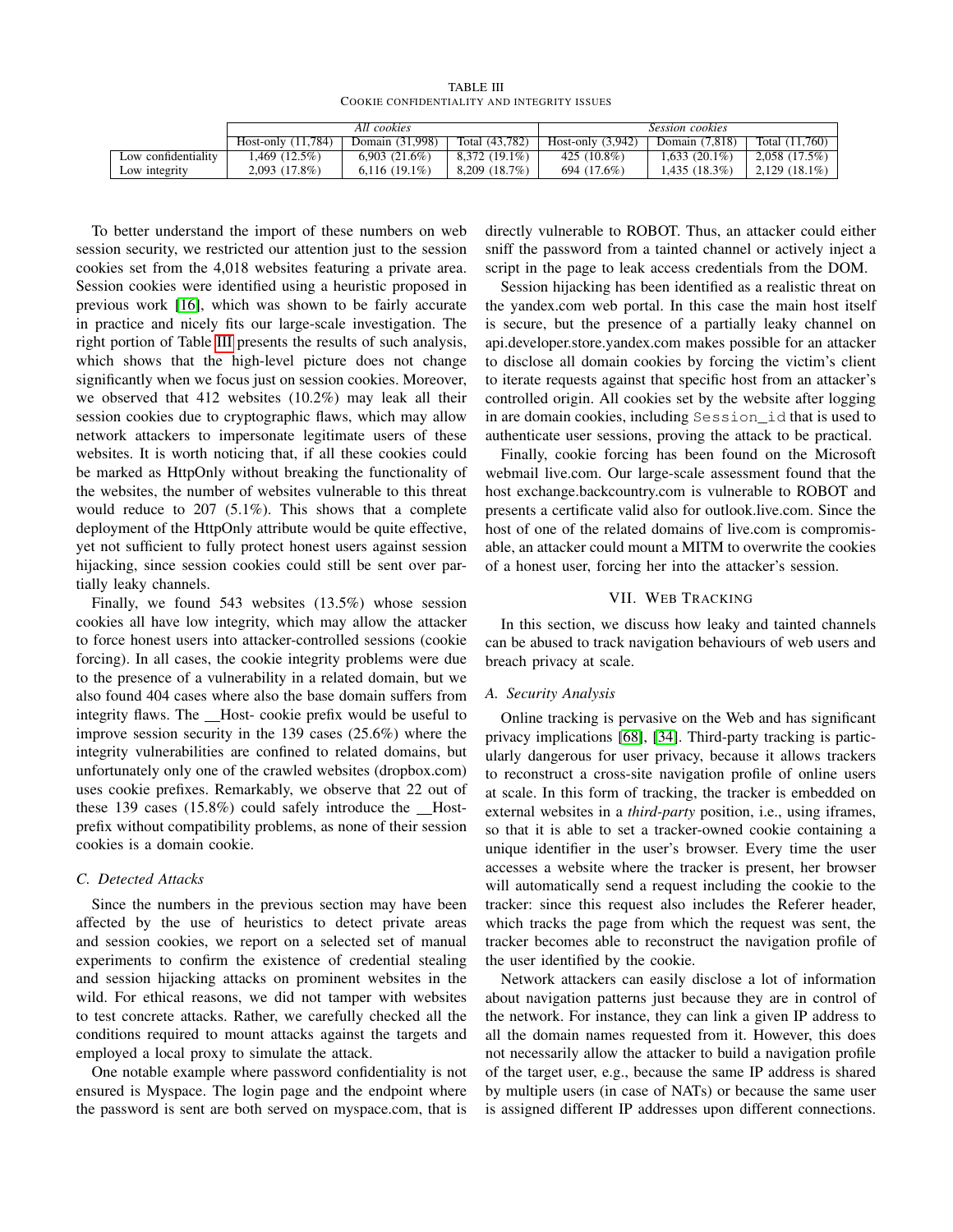<span id="page-11-2"></span>TABLE IV TOP TRACKERS INTRODUCING PRIVACY FLAWS

| <b>Tracker</b>         | <b>Including Websites</b> |
|------------------------|---------------------------|
| snap.licdn.com         | 126                       |
| 1.betrad.com           | 100                       |
| hbopenbid.pubmatic.com | 76                        |
| kraken.rambler.ru      | 66                        |
| ads.pubmatic.com       | 47                        |
| simage2.pubmatic.com   | 30                        |
| counter.rambler.ru     | 25                        |
| tag.1rx.io             | 20                        |
| fw-sync.nuggad.net     | 18                        |
| t.pubmatic.com         | 17                        |

Still, it is known that network attackers may become able to build cross-site navigation profiles of users by monitoring the presence of tracking cookies in the HTTP traffic [\[35\]](#page-13-23). Here we discuss a similar attack, which exploits existing confidentiality issues in the HTTPS implementations of web trackers.

Assume the attacker wants to learn whether a user identified by the tracking cookie  $c$  has ever accessed the page  $p$ . If the page  $p$  includes sub-resources from a tracker-controlled host  $h \in \text{host}(c)$  over a leaky channel, the attacker may be able to associate the value of  $c$  to the page  $p$  via the Referer header. However, even if  $p$  does not include anything from the tracker, the attacker can force such leaky content inclusion when  $p$ itself is compromisable, thus amplifying the privacy risks. This leads to the following definition.

Definition 8 (Profiling). *A tracking cookie* c *allows* profiling *on the page* p *if and only if there exists a host*  $h \in \text{hosts}(c)$ *which allows for the establishment of leaky channels and any of the following conditions holds:*

- *1)* p *sends a request to* h*;*
- *2)* p *is compromisable.*

#### *B. Experimental Results*

We downloaded a list of 2,399 prominent tracking domains provided by Disconnect<sup>[8](#page-11-1)</sup> and we checked for content inclusions from them in the 10,000 websites taken from Alexa. In particular, we focused on inclusions from any sub-domain of the trackers, because domain cookies could be used to perform tracking when including contents (of any type) from them. By doing this, we managed to identify a set of 4,226 trackercontrolled hosts which may potentially be abused to perform user profiling on the Alexa websites. We then analyzed these hosts, checking whether they allow the establishment of leaky channels, and it turned out that 82 (1.9%) of them suffer from this security issue.

We report in Table [IV](#page-11-2) the list of the most popular vulnerable tracker-controlled hosts, along with the number of websites from Alexa which included contents from them. These vulnerable hosts are controlled by different companies basing their business on web tracking and analytics. By checking against Cookiepedia, $9$  we confirmed that at least four of these companies rely on the practice of setting long-lived domain cookies for third-party tracking: PubMatic, Rambler, RhythmOne and nugg.ad. To understand the privacy implications of these security issues, we focused on the hosts controlled by PubMatic, which are the most numerous: attacking the vulnerable hosts of PubMatic would allow one to reconstruct navigation profiles over 142 websites which include contents from them. Moreover, by injecting references to these hosts in any of the 898 compromisable homepages from our dataset, this privacy attack could be further amplified to track navigation behaviors across 968 websites (9.7%).

# VIII. CLOSING REMARKS

# <span id="page-11-0"></span>*A. Related Work*

Novel attacks against TLS were often released with the analysis of their impact in the wild, by measuring the number of vulnerable servers in scans of the IPv4 address space or the most popular websites ranked by Alexa. This was true for RSA keys factorable by Batch GCD algorithm [\[42\]](#page-14-21) and attacks like DROWN [\[4\]](#page-13-3) or Logjam [\[1\]](#page-13-2). Small subgroup attacks against Diffie-Hellman were measured by Valenta et al. [\[84\]](#page-15-0). Dorey et al. [\[28\]](#page-13-7) measured misconfigured DH key parameters that potentially contain backdoors. The prevalence of several attacks against the Elliptic Curve DH key establishment in TLS was measured by Valenta et al. [\[85\]](#page-15-1). Some vulnerability measurements were revisited to track the progress of patching, such as Heartbleed [\[33\]](#page-13-16) and the Batch GCD method [\[39\]](#page-13-8). The SSL Pulse project [\[64\]](#page-14-3) releases monthly measurements on the prevalence of certain attacks and feature support. Novel variants of old vulnerabilities were discovered, such as in the ROBOT attack [\[14\]](#page-13-6), or for CBC oracles via the TLS-Attacker fuzzing tool [\[80\]](#page-14-17). Summaries of known TLS vulnerabilities were published by Levillain et al. [\[54\]](#page-14-22), [\[55\]](#page-14-23) and by the IETF [\[75\]](#page-14-24). Lessons learned from attacks known before 2013 have been summarized by Meyer and Schwenk [\[56\]](#page-14-25).

None of the papers above systematically discusses and quantifies web application security issues. However, the risks coming from the partial adoption of HTTP on HTTPS websites have been studied in several research papers. For instance, [\[22\]](#page-13-24) performed a large-scale analysis of the security risks of mixed content websites, [\[51\]](#page-14-26) analyzed the state of the HSTS deployment and [\[77\]](#page-14-27) studied the threats posed by the leakage of cookies over HTTP channels. There are also a few papers quantifying how much incorrect TLS implementations affect the security of the email infrastructure [\[30\]](#page-13-25), [\[43\]](#page-14-28).

The present paper contributes to the increasingly popular research line on large-scale security evaluations of the Web [\[86\]](#page-15-11). Though several papers analyzed the security of the HTTPS certificate ecosystem [\[31\]](#page-13-26), [\[44\]](#page-14-29), [\[87\]](#page-15-12), we are not aware of any scientific publication which quantifies how much cryptographic weaknesses in TLS implementations may harm web application security. Other important aspects of web application security which have been investigated by previous largescale measurements include the dangers of remote JavaScript inclusion [\[61\]](#page-14-30), the prevalence of DOM-based XSS [\[53\]](#page-14-31) and the state of the CSP adoption [\[18\]](#page-13-27), [\[19\]](#page-13-28), [\[91\]](#page-15-8).

<span id="page-11-1"></span><sup>8</sup><https://github.com/disconnectme/disconnect-tracking-protection>

<span id="page-11-3"></span><sup>9</sup><https://cookiepedia.co.uk/>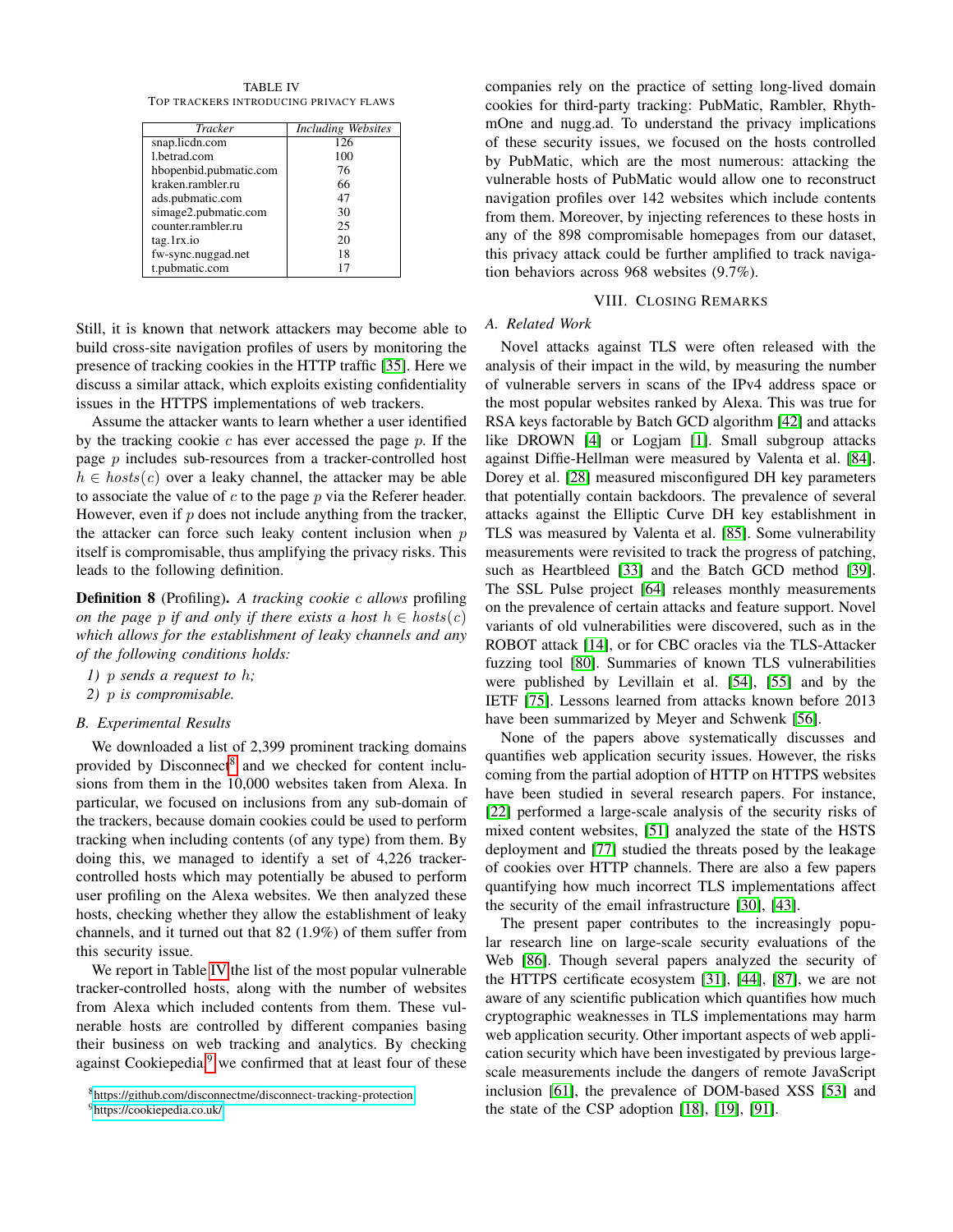# *B. Ethics and Limitations*

Due to both legal and ethical reasons, our analysis of TLS vulnerabilities in the wild was limited to an unintrusive scan based on the use of publicly available tools. The exploitability of the discovered vulnerabilities was exclusively judged through a systematic analysis of the output of those tools, defined via an extensive account of the existing literature on attacks against TLS (summarized in the attack trees of Section [III\)](#page-2-0). All the vulnerabilities we tested have been first published at major computer security conferences and/or received extensive coverage in the hacking community. They have all been shown to be exploitable in the wild, requiring a practically feasible amount of computational power. Since we did not run any active attack attempt, it is possible that the vulnerabilities reported in the present study are not actually exploitable in practice, e.g., due to the deployment of anomaly detection systems. That said, the real effectiveness of such kind of mitigations is hard to assess and fixing the vulnerabilities would be certainly preferable from a security perspective.

The set of the studied web application vulnerabilities is not intended to be exhaustive: it just gives evidence of significant security threats posed by vulnerable TLS implementations and allows for a systematic quantification of their practical relevance. The usage of heuristics in a few parts of our experimental evaluation, e.g., for session cookie detection, may have introduced a bias in our quantitative assessment: better heuristics may make the analysis more precise, but they are likely not going to entail a significant change of the currently drawn picture, given the large scale of the experiments. We manually confirmed some of the security issues to provide further evidence of the effectiveness of our methodology. We also rechecked all the vulnerable sites explicitly mentioned in this paper at the beginning of January 2019 and most of them have fixed the issues since our first scan. We have responsibly reported the discovered flaws to the sites that are still vulnerable and only one has answered dismissively with: "this case has no direct security impact and we will not take an immediate action or a fix". In fact, we did not find a strong interest in TLS-related issues even in vulnerability reward programs but the fact that many sites fixed the problems is promising in terms of awareness of the risks due to wrong HTTPS implementations.

### *C. Summary and Perspective*

Though the use of HTTPS is necessary for web application security, it is not a panacea, because flaws in the underlying TLS implementation may have a significant security import at the application layer. We have computed a few disquieting numbers in our present evaluation: we summarize here the most relevant observations and present our perspective on the main findings.

Almost 10% of the homepages of the crawled websites is *compromisable*, i.e., a determined network attacker may get active scripting capabilities on them. For approximately 25% of the compromisable pages, this security problem can be fixed just by revising the cryptographic implementation of their

host. Unfortunately, the security of the other 75% pages is downgraded by the inclusion of external scripts retrieved over tainted channels: this makes it hard for web developers to get a realistic picture of the cryptographic robustness of their web applications and fix potential issues. Since we only crawled homepages, our findings under-approximate the real situation, as other webpages might include more insecure content. SRI is a potentially effective defense mechanism for these cases, but its adoption is minuscule and sub-optimal: approximately, just 3% of the pages are using SRI and none of the attacks we found is actually stopped by the current deployment.

For what concerns web session security, we found room for session hijacking attacks by cookie stealing in around 10% of the crawled websites, while more than 13% of the websites were found vulnerable to cookie forcing. The most concerning aspect of cookie security is the impact of related domains: even a single security issue on a related-domain host may completely undermine session security, because relateddomain hosts may break both the confidentiality and the integrity of session cookies. Room for password theft was also found in 10% of the login pages.

Finally, cryptographic weaknesses in the TLS implementations of web trackers may pose major threats to user privacy at scale. In our experimental analysis, we discovered some prominent trackers inadvertently introducing this security problem on a significant amount of websites. The most disquieting aspect here is that just a single vulnerable tracker may significantly harm user privacy at scale, as long as it is popular enough to be included on many different websites: for instance, one problem we found allows for user profiling on 142 websites, which can be further increased to 968 websites by running a more powerful variant of the attack.

We expect this bleak picture to improve after both browsers and servers provide a better support for TLS 1.3. Major browser vendors already announced that they will deprecate TLS 1.0 and 1.1 in 2020 [\[8\]](#page-13-29). However, backward compatibility and slow adoption are always a major hindrance for web security improvements, so we expect old TLS versions to stick around for at least a few years. The present paper acts as a cautionary tale of the threats they pose: we plan to supply the toolchain developed for our study as a web application to support developers who are interested in mitigating these threats.

*Acknowledgments:* Riccardo Focardi and Marco Squarcina were partially supported by CINI project FilieraSicura, funded by CISCO Systems Inc. and Leonardo SpA. Marco Squarcina was also partially supported by the European Research Council (ERC) under the European Unions Horizon 2020 research (grant agreement No 771527- BROWSEC). Matus Nemec was partially supported by the Czech Science Foundation under project GA16-08565S. Marco Squarcina did most of the work on this project while he was a postdoctoral researcher at Ca' Foscari University.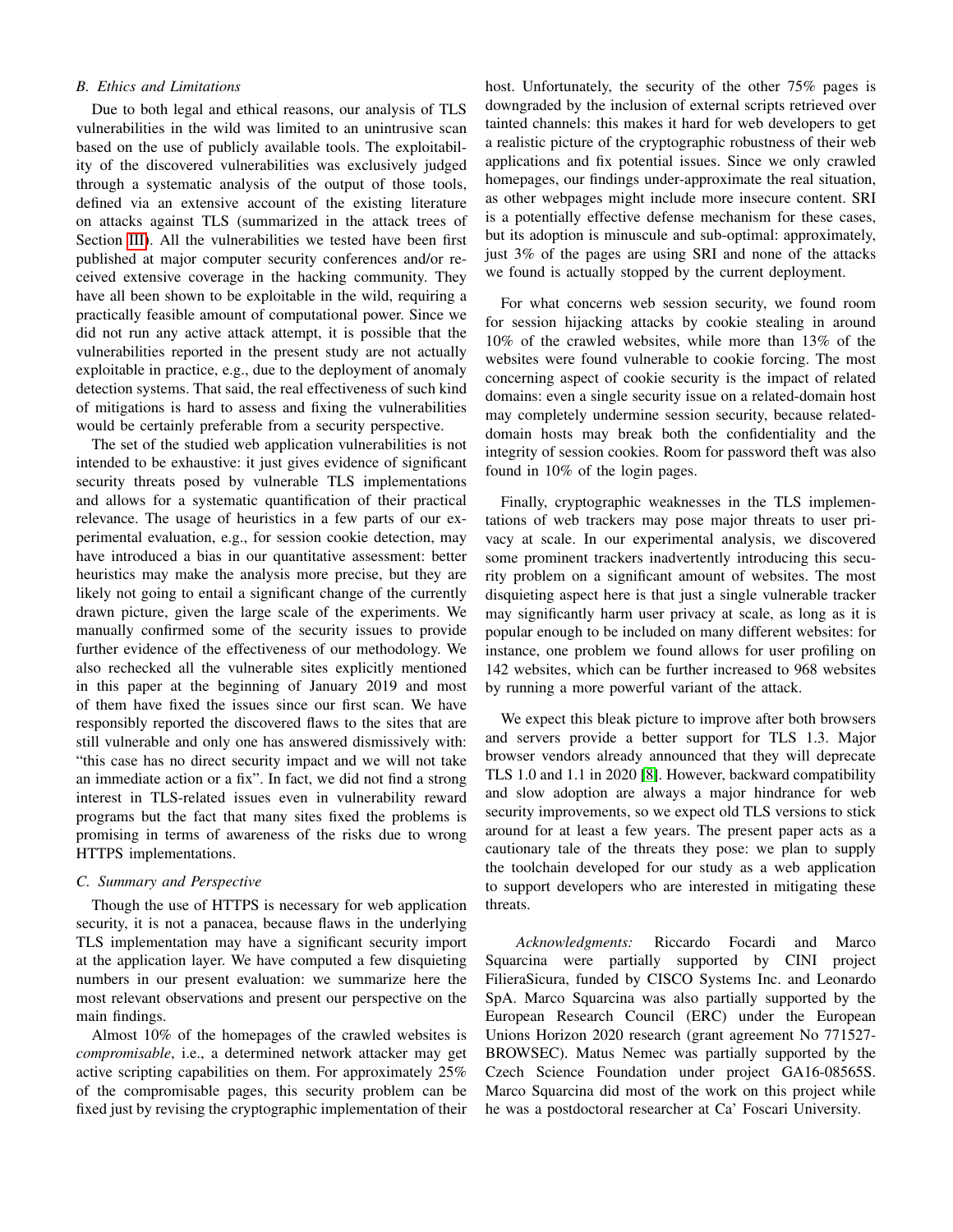#### **REFERENCES**

- <span id="page-13-2"></span>[1] D. Adrian, L. Valenta, B. VanderSloot, E. Wustrow, S. Zanella-Béguelin, P. Zimmermann, K. Bhargavan, Z. Durumeric, P. Gaudry, M. Green, J. A. Halderman, N. Heninger, D. Springall, and E. Thome, "Imperfect ´ Forward Secrecy," in *Proceedings of the 22nd ACM SIGSAC Conference on Computer and Communications Security – CCS '15*. ACM, 2015.
- <span id="page-13-17"></span>[2] D. Akhawe, F. Braun, F. Marier, and J. Weinberge, "W3C Recommendation: Subresource Integrity," [https://www.w3.org/TR/SRI/,](https://www.w3.org/TR/SRI/) 2016.
- <span id="page-13-10"></span>[3] N. J. AlFardan and K. G. Paterson, "Lucky Thirteen: Breaking the TLS and DTLS Record Protocols," in *2013 IEEE Symposium on Security and Privacy*. IEEE, may 2013.
- <span id="page-13-3"></span>[4] N. Aviram, S. Schinzel, J. Somorovsky, N. Heninger, M. Dankel, J. Steube, L. Valenta, D. Adrian, J. A. Halderman, V. Dukhovni, E. Käsper, S. Cohney, S. Engels, C. Paar, and Y. Shavitt, "DROWN: Breaking TLS Using SSLv2," in *Proceedings of the 25th USENIX Security Symposium (USENIX Security 16)*. USENIX Association, 2016, pp. 689–706. [Online]. Available: [https://www.usenix.org/](https://www.usenix.org/conference/usenixsecurity16/technical-sessions/presentation/aviram) [conference/usenixsecurity16/technical-sessions/presentation/aviram](https://www.usenix.org/conference/usenixsecurity16/technical-sessions/presentation/aviram)
- <span id="page-13-11"></span>[5] R. Bardou, R. Focardi, Y. Kawamoto, L. Simionato, G. Steel, and J.-K. Tsay, "Efficient Padding Oracle Attacks on Cryptographic Hardware," in *Advances in Cryptology – CRYPTO 2012*. Springer Berlin Heidelberg, 2012, pp. 608–625.
- <span id="page-13-20"></span>[6] A. Barth, "HTTP State Management Mechanism," [http://tools.ietf.org/](http://tools.ietf.org/html/rfc6265) [html/rfc6265,](http://tools.ietf.org/html/rfc6265) 2011.
- <span id="page-13-38"></span>[7] T. Be'ery and A. Shulman, "A Perfect CRIME? Only TIME Will Tell," Black Hat Europe 2013, 2013, online, cit. [2018-10-29]. [Online]. Available: [https://media.blackhat.com/eu-13/briefings/Beery/](https://media.blackhat.com/eu-13/briefings/Beery/bh-eu-13-a-perfect-crime-beery-wp.pdf) [bh-eu-13-a-perfect-crime-beery-wp.pdf](https://media.blackhat.com/eu-13/briefings/Beery/bh-eu-13-a-perfect-crime-beery-wp.pdf)
- <span id="page-13-29"></span>[8] D. Benjamin, "Modernizing Transport Security," Google Security Blog, 2018, cit. [2019-01-29]. [Online]. Available: [https://security.googleblog.](https://security.googleblog.com/2018/10/modernizing-transport-security.html) [com/2018/10/modernizing-transport-security.html](https://security.googleblog.com/2018/10/modernizing-transport-security.html)
- <span id="page-13-4"></span>[9] B. Beurdouche, K. Bhargavan, A. Delignat-Lavaud, C. Fournet, M. Kohlweiss, A. Pironti, P.-Y. Strub, and J. K. Zinzindohoue, "A Messy State of the Union: Taming the Composite State Machines of TLS," in *2015 IEEE Symposium on Security and Privacy*. IEEE, may 2015.
- <span id="page-13-39"></span>[10] K. Bhargavan, A. D. Lavaud, C. Fournet, A. Pironti, and P. Y. Strub, "Triple Handshakes and Cookie Cutters: Breaking and Fixing Authentication over TLS," in *2014 IEEE Symposium on Security and Privacy*. IEEE, may 2014.
- <span id="page-13-5"></span>[11] K. Bhargavan and G. Leurent, "Transcript Collision Attacks: Breaking Authentication in TLS, IKE, and SSH," in *Proceedings of the 2016 Network and Distributed System Security Symposium*. Internet Society, 2016.
- <span id="page-13-36"></span>[12] ——, "On the Practical (In-)Security of 64-bit Block Ciphers," in *Proceedings of the 2016 ACM SIGSAC Conference on Computer and Communications Security - CCS'16*. ACM Press, 2016.
- <span id="page-13-9"></span>[13] D. Bleichenbacher, "Chosen ciphertext attacks against protocols based on the RSA encryption standard PKCS#1," in *Advances in Cryptology – CRYPTO '98*. Springer Berlin Heidelberg, 1998, pp. 1–12.
- <span id="page-13-6"></span>[14] H. Böck, J. Somorovsky, and C. Young, Bleichenbacher's Oracle Threat (ROBOT)," in *27th USENIX Security Symposium (USENIX Security 18)*. USENIX Association, 2018, pp. 817–849. [Online]. Available: [https://www.usenix.org/conference/](https://www.usenix.org/conference/usenixsecurity18/presentation/bock) [usenixsecurity18/presentation/bock](https://www.usenix.org/conference/usenixsecurity18/presentation/bock)
- <span id="page-13-31"></span>[15] B. B. Brumley and N. Tuveri, "Remote Timing Attacks Are Still Practical," in *Computer Security – ESORICS 2011*. Springer Berlin Heidelberg, 2011, pp. 355–371.
- <span id="page-13-19"></span>[16] M. Bugliesi, S. Calzavara, R. Focardi, and W. Khan, "CookiExt: Patching the browser against session hijacking attacks," *Journal of Computer Security*, vol. 23, no. 4, pp. 509–537, 2015.
- <span id="page-13-1"></span>[17] S. Calzavara, R. Focardi, M. Squarcina, and M. Tempesta, "Surviving the Web: A Journey into Web Session Security," *ACM Comput. Surv.*, vol. 50, no. 1, pp. 13:1–13:34, 2017.
- <span id="page-13-27"></span>[18] S. Calzavara, A. Rabitti, and M. Bugliesi, "Content Security Problems?: Evaluating the Effectiveness of Content Security Policy in the Wild," in *Proceedings of the 2016 ACM SIGSAC Conference on Computer and Communications Security*, 2016, pp. 1365–1375.
- <span id="page-13-28"></span>[19] ——, "Semantics-based analysis of content security policy deployment," *TWEB*, vol. 12, no. 2, pp. 10:1–10:36, 2018.
- <span id="page-13-21"></span>[20] S. Calzavara, G. Tolomei, A. Casini, M. Bugliesi, and S. Orlando, "A Supervised Learning Approach to Protect Client Authentication on the Web," *TWEB*, vol. 9, no. 3, pp. 15:1–15:30, 2015.
- <span id="page-13-15"></span>[21] B. Canvel, A. Hiltgen, S. Vaudenay, and M. Vuagnoux, "Password Interception in a SSL/TLS Channel," in *Advances in Cryptology – CRYPTO 2003*. Springer Berlin Heidelberg, 2003, pp. 583–599.
- <span id="page-13-24"></span>[22] P. Chen, N. Nikiforakis, C. Huygens, and L. Desmet, "A Dangerous Mix: Large-Scale Analysis of Mixed-Content Websites," in *Information Security, 16th International Conference, ISC 2013, Proceedings*, 2013, pp. 354–363.
- <span id="page-13-33"></span>[23] X. de Carné de Carnavalet and M. Mannan, "Killed by Proxy: Analyzing Client-end TLS Interception Software," in *Proceedings 2016 Network and Distributed System Security Symposium*. Internet Society, 2016.
- <span id="page-13-30"></span>[24] J. de Ruiter and E. Poll, "Protocol State Fuzzing of TLS Implementations," in *24th USENIX Security Symposium (USENIX Security 15).* USENIX Association, 193–206. [Online]. Available: [https://www.usenix.org/conference/](https://www.usenix.org/conference/usenixsecurity15/technical-sessions/presentation/de-ruiter) [usenixsecurity15/technical-sessions/presentation/de-ruiter](https://www.usenix.org/conference/usenixsecurity15/technical-sessions/presentation/de-ruiter)
- <span id="page-13-12"></span>[25] T. Dierks and C. Allen, "RFC 2246: The TLS Protocol Version 1.0," Internet Engineering Task Force (IETF), 1999. [Online]. Available: <https://tools.ietf.org/html/rfc2246>
- <span id="page-13-13"></span>[26] T. Dierks and E. Rescorla, "RFC 4346: The Transport Layer Security (TLS) Protocol Version 1.1," Internet Engineering Task Force (IETF), 2006. [Online]. Available:<https://tools.ietf.org/html/rfc4346>
- <span id="page-13-14"></span>[27] ——, "RFC 5246: The Transport Layer Security (TLS) Protocol Version 1.2," Internet Engineering Task Force (IETF), 2008. [Online]. Available:<https://tools.ietf.org/html/rfc5246>
- <span id="page-13-7"></span>[28] K. Dorey, N. Chang-Fong, and A. Essex, "Indiscreet Logs: Diffie-Hellman Backdoors in TLS," in *Proceedings 2017 Network and Distributed System Security Symposium*. Internet Society, 2017.
- <span id="page-13-35"></span>[29] T. Duong and J. Rizzo, "Here Come The XOR Ninjas," 2011, online, cit. [2018-10-29]. [Online]. Available: [https://bug665814.bugzilla.mozilla.](https://bug665814.bugzilla.mozilla.org/attachment.cgi?id=540839) [org/attachment.cgi?id=540839](https://bug665814.bugzilla.mozilla.org/attachment.cgi?id=540839)
- <span id="page-13-25"></span>[30] Z. Durumeric, J. A. Halderman, D. Adrian, A. Mirian, J. Kasten, E. Bursztein, N. Lidzborski, K. Thomas, V. Eranti, and M. Bailey, "Neither Snow Nor Rain Nor MITM..." in *Proceedings of the 2015 ACM Conference on Internet Measurement Conference - IMC '15*. ACM Press, 2015.
- <span id="page-13-26"></span>[31] Z. Durumeric, J. Kasten, M. Bailey, and J. A. Halderman, "Analysis of the HTTPS certificate ecosystem," in *Proceedings of the 2013 Internet Measurement Conference, IMC 2013*, 2013, pp. 291–304.
- <span id="page-13-34"></span>[32] Z. Durumeric, Z. Ma, D. Springall, R. Barnes, N. Sullivan, E. Bursztein, M. Bailey, J. A. Halderman, and V. Paxson, "The Security Impact of HTTPS Interception," in *Proceedings 2017 Network and Distributed System Security Symposium*. Internet Society, 2017.
- <span id="page-13-16"></span>[33] Z. Durumeric, M. Payer, V. Paxson, J. Kasten, D. Adrian, J. A. Halderman, M. Bailey, F. Li, N. Weaver, J. Amann, and J. Beekman, "The Matter of Heartbleed," in *Proceedings of the 2014 Conference on Internet Measurement Conference – IMC '14*. ACM Press, 2014.
- <span id="page-13-22"></span>[34] S. Englehardt and A. Narayanan, "Online Tracking: A 1-million-site Measurement and Analysis," in *Proceedings of the 2016 ACM SIGSAC Conference on Computer and Communications Security*, 2016.
- <span id="page-13-23"></span>[35] S. Englehardt, D. Reisman, C. Eubank, P. Zimmerman, J. Mayer, A. Narayanan, and E. W. Felten, "Cookies that give you away: The surveillance implications of web tracking," in *Proceedings of the 24th International Conference on World Wide Web*, 2015, pp. 289–299.
- <span id="page-13-0"></span>[36] A. P. Felt, R. Barnes, A. King, C. Palmer, C. Bentzel, and P. Tabriz, "Measuring HTTPS Adoption on the Web," in *26th USENIX Security Symposium (USENIX Security 17)*. Vancouver, BC: USENIX Association, 2017, pp. 1323–1338. [Online]. Available: [https://www.usenix.](https://www.usenix.org/conference/usenixsecurity17/technical-sessions/presentation/felt) [org/conference/usenixsecurity17/technical-sessions/presentation/felt](https://www.usenix.org/conference/usenixsecurity17/technical-sessions/presentation/felt)
- <span id="page-13-37"></span>[37] C. Garman, K. G. Paterson, and T. V. der Merwe, "Attacks Only Get Better: Password Recovery Attacks Against RC4 in TLS," in *Proceedings of the 24th USENIX Security Symposium (USENIX Security 15)*. USENIX Association, 2015, pp. 113–128. [Online]. Available: [https://www.usenix.org/conference/](https://www.usenix.org/conference/usenixsecurity15/technical-sessions/presentation/garman) [usenixsecurity15/technical-sessions/presentation/garman](https://www.usenix.org/conference/usenixsecurity15/technical-sessions/presentation/garman)
- <span id="page-13-32"></span>[38] M. Georgiev, S. Iyengar, S. Jana, R. Anubhai, D. Boneh, and V. Shmatikov, "The most dangerous code in the world: validating SSL certificates in non-browser software," in *Proceedings of the 2012 ACM conference on Computer and communications security – CCS '12*. ACM Press, 2012.
- <span id="page-13-8"></span>[39] M. Hastings, J. Fried, and N. Heninger, "Weak Keys Remain Widespread in Network Devices," in *Proceedings of the 2016 ACM on Internet Measurement Conference – IMC '16*. ACM Press, 2016.
- <span id="page-13-18"></span>[40] M. Heiderich, T. Frosch, M. Jensen, and T. Holz, "Crouching tiger hidden payload: security risks of scalable vectors graphics," in *Proceed-*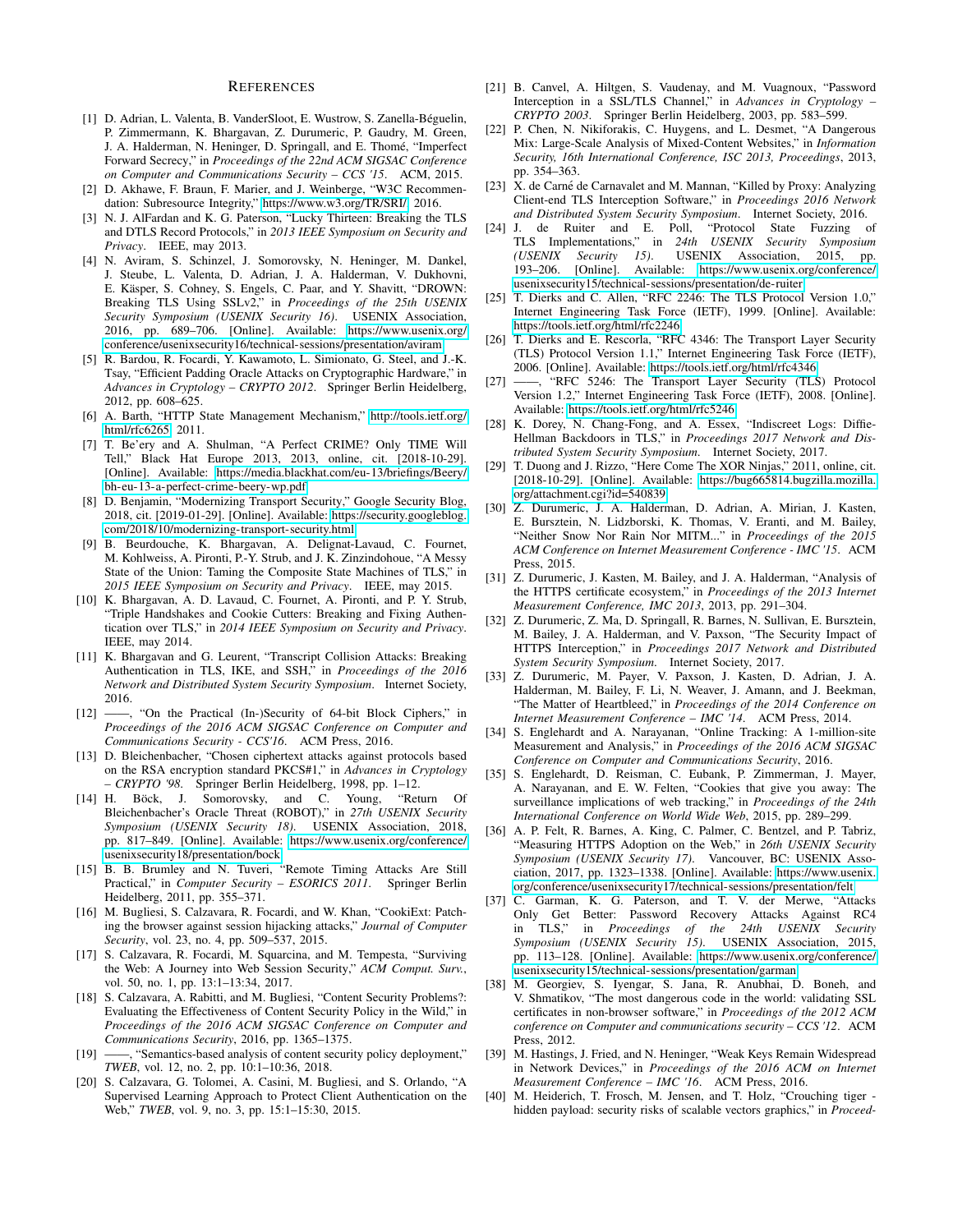*ings of the 18th ACM Conference on Computer and Communications Security, CCS 2011*, 2011, pp. 239–250.

- <span id="page-14-18"></span>[41] M. Heiderich, M. Niemietz, F. Schuster, T. Holz, and J. Schwenk, "Scriptless attacks: Stealing more pie without touching the sill," *Journal of Computer Security*, vol. 22, no. 4, pp. 567–599, 2014.
- <span id="page-14-21"></span>[42] N. Heninger, Z. Durumeric, E. Wustrow, and J. A. Halderman, "Mining Your Ps and Qs: Detection of Widespread Weak Keys in Network Devices," in *Proceedings of the 21st USENIX Security Symposium (USENIX Security 12)*. USENIX, 2012, pp. 205–220. [Online]. Available: [https://www.usenix.org/conference/](https://www.usenix.org/conference/usenixsecurity12/technical-sessions/presentation/heninger) [usenixsecurity12/technical-sessions/presentation/heninger](https://www.usenix.org/conference/usenixsecurity12/technical-sessions/presentation/heninger)
- <span id="page-14-28"></span>[43] R. Holz, J. Amann, O. Mehani, M. Wachs, and M. A. Kaafar, "TLS in the Wild: An Internet-wide Analysis of TLS-based Protocols for Electronic Communication," in *Proceedings 2016 Network and Distributed System Security Symposium*. Internet Society, 2016.
- <span id="page-14-29"></span>[44] R. Holz, L. Braun, N. Kammenhuber, and G. Carle, "The SSL landscape: a thorough analysis of the x.509 PKI using active and passive measurements," in *Proceedings of the 11th ACM SIGCOMM Internet Measurement Conference, IMC '11*, 2011, pp. 427–444.
- <span id="page-14-16"></span>[45] F. Indutny, "Extracting server private key using Heartbleed OpenSSL vulnerability," GitHub, 2014, cit. [2019-01-29]. [Online]. Available: <https://github.com/indutny/heartbleed>
- <span id="page-14-10"></span>[46] T. Jager, J. Schwenk, and J. Somorovsky, "On the Security of TLS 1.3 and QUIC Against Weaknesses in PKCS#1 v1.5 Encryption," in *Proceedings of the 22nd ACM SIGSAC Conference on Computer and Communications Security – CCS '15*. ACM Press, 2015.
- <span id="page-14-9"></span>[47] B. Kaliski, "RFC 2313: PKCS #1: RSA Encryption Version 1.5," Internet Engineering Task Force (IETF), 1998. [Online]. Available: <https://tools.ietf.org/html/rfc2313>
- <span id="page-14-37"></span>[48] J. Kelsey, "Compression and Information Leakage of Plaintext," in *Fast Software Encryption*. Springer Berlin Heidelberg, 2002, pp. 263–276.
- <span id="page-14-32"></span>[49] M. Kikuchi, "How I discovered CCS Injection Vulnerability (CVE-2014-0224)," 2014, online, cit. [2018-10-29]. [Online]. Available: [http://ccsinjection.lepidum.co.jp/blog/2014-06-05/](http://ccsinjection.lepidum.co.jp/blog/2014-06-05/CCS-Injection-en/index.html) [CCS-Injection-en/index.html](http://ccsinjection.lepidum.co.jp/blog/2014-06-05/CCS-Injection-en/index.html)
- <span id="page-14-11"></span>[50] V. Klíma, O. Pokorný, and T. Rosa, "Attacking RSA-Based Sessions in SSL/TLS," in *Cryptographic Hardware and Embedded Systems – CHES 2003*. Springer Berlin Heidelberg, 2003, pp. 426–440.
- <span id="page-14-26"></span>[51] M. Kranch and J. Bonneau, "Upgrading HTTPS in mid-air: An empirical study of strict transport security and key pinning," in *22nd Annual Network and Distributed System Security Symposium, NDSS 2015*, 2015.
- <span id="page-14-1"></span>[52] K. Krombholz, W. Mayer, M. Schmiedecker, and E. R. Weippl, ""I Have No Idea What I'm Doing" - On the Usability of Deploying HTTPS," in *26th USENIX Security Symposium, USENIX Security 2017*, 2017.
- <span id="page-14-31"></span>[53] S. Lekies, B. Stock, and M. Johns, "25 million flows later: large-scale detection of DOM-based XSS," in *2013 ACM SIGSAC Conference on Computer and Communications Security, CCS'13*, 2013, pp. 1193–1204.
- <span id="page-14-22"></span>[54] O. Levillain, "A study of the TLS ecosystem," Dissertation thesis, 2017, online, cit. [2018-10-29]. [Online]. Available: [https:](https://tel.archives-ouvertes.fr/tel-01454976/document) [//tel.archives-ouvertes.fr/tel-01454976/document](https://tel.archives-ouvertes.fr/tel-01454976/document)
- <span id="page-14-23"></span>[55] O. Levillain, B. Gourdin, and H. Debar, "TLS Record Protocol: Security Analysis and Defense-in-depth Countermeasures for HTTPS," in *Proceedings of the 10th ACM Symposium on Information, Computer and Communications Security - ASIA CCS '15*. ACM Press, 2015.
- <span id="page-14-25"></span>[56] C. Meyer and J. Schwenk, "SoK: Lessons Learned from SSL/TLS Attacks," in *Information Security Applications*. Springer International Publishing, 2014, pp. 189–209.
- <span id="page-14-12"></span>[57] C. Meyer, J. Somorovsky, E. Weiss, J. Schwenk, S. Schinzel, and E. Tews, "Revisiting SSL/TLS Implementations: New Bleichenbacher Side Channels and Attacks," in *Proceedings of the 23rd USENIX Security Symposium (USENIX Security 14)*. USENIX Association, 2014, pp. 733–748. [Online]. Available: [https://www.usenix.org/](https://www.usenix.org/conference/usenixsecurity14/technical-sessions/presentation/meyer) [conference/usenixsecurity14/technical-sessions/presentation/meyer](https://www.usenix.org/conference/usenixsecurity14/technical-sessions/presentation/meyer)
- <span id="page-14-8"></span>[58] B. Moeller and A. Langley, "RFC 7507: TLS Fallback Signaling Cipher Suite Value (SCSV) for Preventing Protocol Downgrade Attacks," Internet Engineering Task Force (IETF), 2015. [Online]. Available: <https://tools.ietf.org/html/rfc7507>
- <span id="page-14-2"></span>[59] B. Möller, T. Duong, and K. Kotowicz, "This POODLE Bites: Exploiting The SSL 3.0 Fallback," 2014, online, cit. [2018-10-29]. [Online]. Available: [https://www.openssl.org/](https://www.openssl.org/~bodo/ssl-poodle.pdf)∼bodo/ssl-poodle.pdf
- <span id="page-14-7"></span>[60] National Institute of Standards and Technology, "Digital Signature Standard (DSS)," FIPS 186-4, 2013, online, cit. [2018-10-29]. [Online]. Available:<http://nvlpubs.nist.gov/nistpubs/FIPS/NIST.FIPS.186-4.pdf>
- <span id="page-14-30"></span>[61] N. Nikiforakis, L. Invernizzi, A. Kapravelos, S. V. Acker, W. Joosen, C. Kruegel, F. Piessens, and G. Vigna, "You are what you include: largescale evaluation of remote javascript inclusions," in *ACM Conference on Computer and Communications Security, CCS'12*, 2012, pp. 736–747.
- <span id="page-14-36"></span>[62] A. Popov, "RFC 7465: Prohibiting RC4 Cipher Suites," Internet Engineering Task Force (IETF), 2015. [Online]. Available: [https:](https://tools.ietf.org/html/rfc7465) [//tools.ietf.org/html/rfc7465](https://tools.ietf.org/html/rfc7465)
- <span id="page-14-35"></span>[63] A. Prado, N. Harris, and Y. Gluck, "SSL, gone in 30 seconds: A BREACH beyond CRIME," Black Hat USA 2013, 2013, cit. [2018-10-29]. [Online]. Available: [https://media.blackhat.com/us-13/](https://media.blackhat.com/us-13/US-13-Prado-SSL-Gone-in-30-seconds-A-BREACH-beyond-CRIME-Slides.pdf) [US-13-Prado-SSL-Gone-in-30-seconds-A-BREACH-beyond-CRIME-S](https://media.blackhat.com/us-13/US-13-Prado-SSL-Gone-in-30-seconds-A-BREACH-beyond-CRIME-Slides.pdf)lides. [pdf](https://media.blackhat.com/us-13/US-13-Prado-SSL-Gone-in-30-seconds-A-BREACH-beyond-CRIME-Slides.pdf)
- <span id="page-14-3"></span>[64] Qualys, "SSL Pulse; Monthly Scan: October 03, 2018," 2018, online, cit. [2018-10-29]. [Online]. Available:<https://www.ssllabs.com/ssl-pulse/>
- <span id="page-14-39"></span>[65] M. Ray and S. Dispensa, "Renegotiating TLS," 2009, online, cit. [2018-10-29]. [Online]. Available: [https://pdfs.semanticscholar.org/](https://pdfs.semanticscholar.org/1061/99bc6833cabeebef335437202c3245d5efb5.pdf) [1061/99bc6833cabeebef335437202c3245d5efb5.pdf](https://pdfs.semanticscholar.org/1061/99bc6833cabeebef335437202c3245d5efb5.pdf)
- <span id="page-14-6"></span>[66] E. Rescorla, "RFC 8446: The Transport Layer Security (TLS) Protocol Version 1.3," Internet Engineering Task Force (IETF), 2018. [Online]. Available:<https://tools.ietf.org/html/rfc8446>
- <span id="page-14-38"></span>[67] J. Rizzo and T. Duong, "The CRIME attack," ekoparty 2012, online, cit. [2018-10-29]. [Online]. Available: [https://docs.google.com/presentation/d/](https://docs.google.com/presentation/d/11eBmGiHbYcHR9gL5nDyZChu_-lCa2GizeuOfaLU2HOU/edit#slide=id.g1d134dff_1_222) 11eBmGiHbYcHR9gL5nDyZChu [-lCa2GizeuOfaLU2HOU/edit#slide=](https://docs.google.com/presentation/d/11eBmGiHbYcHR9gL5nDyZChu_-lCa2GizeuOfaLU2HOU/edit#slide=id.g1d134dff_1_222) [id.g1d134dff](https://docs.google.com/presentation/d/11eBmGiHbYcHR9gL5nDyZChu_-lCa2GizeuOfaLU2HOU/edit#slide=id.g1d134dff_1_222) 1 222
- <span id="page-14-20"></span>[68] F. Roesner, T. Kohno, and D. Wetherall, "Detecting and Defending Against Third-Party Tracking on the Web," in *Proceedings of the 9th USENIX Symposium on Networked Systems Design and Implementation, NSDI 2012*, 2012, pp. 155–168.
- <span id="page-14-14"></span>[69] E. Ronen, R. Gillham, D. Genkin, A. Shamir, D. Wong, and Y. Yarom, "The 9 Lives of Bleichenbacher's CAT: New Cache ATtacks on TLS Implementations," To appear in the IEEE Symposium on Security and Privacy, 2019, available online: Cryptology ePrint Archive, Report 2018/1173 [https://eprint.iacr.org/2018/1173.](https://eprint.iacr.org/2018/1173)
- <span id="page-14-34"></span>[70] E. Ronen, K. G. Paterson, and A. Shamir, "Pseudo Constant Time Implementations of TLS Are Only Pseudo Secure," Cryptology ePrint Archive, Report 2018/747, 2018, [https://eprint.iacr.org/2018/747.](https://eprint.iacr.org/2018/747)
- <span id="page-14-15"></span>[71] J. Salowey, H. Zhou, P. Eronen, and H. Tschofenig, "RFC 5077: Transport Layer Security (TLS) Session Resumption without Server-Side State," Internet Engineering Task Force (IETF), 2008. [Online]. Available:<https://tools.ietf.org/html/rfc5077>
- <span id="page-14-19"></span>[72] E. Schechter, "Next Steps Toward More Connection Security," Google Security Blog, 2017, cit. [2019-01- 29]. [Online]. Available: [https://security.googleblog.com/2017/04/](https://security.googleblog.com/2017/04/next-steps-toward-more-connection.html) [next-steps-toward-more-connection.html](https://security.googleblog.com/2017/04/next-steps-toward-more-connection.html)
- <span id="page-14-0"></span>[73] ——, "A milestone for Chrome security: marking HTTP as "not secure"," The Keyword, 2018, cit. [2019-01-The Keyword, 2018, cit. [2019-01-29]. [Online]. Available: [https://www.blog.google/products/chrome/](https://www.blog.google/products/chrome/milestone-chrome-security-marking-http-not-secure/) [milestone-chrome-security-marking-http-not-secure/](https://www.blog.google/products/chrome/milestone-chrome-security-marking-http-not-secure/)
- <span id="page-14-5"></span>[74] B. Schneier, *Secrets and lies - digital security in a networked world: with new information about post-9/11 security*. Wiley, 2004.
- <span id="page-14-24"></span>[75] Y. Sheffer, R. Holz, and P. Saint-Andre, "RFC 7457: Summarizing Known Attacks on Transport Layer Security (TLS) and Datagram TLS (DTLS)," Internet Engineering Task Force (IETF), 2015. [Online]. Available:<https://tools.ietf.org/html/rfc7457>
- <span id="page-14-33"></span>[76] I. Shparlinski, "The Insecurity of the Digital Signature Algorithm with Partially Known Nonces," in *Cryptographic Applications of Analytic Number Theory*. Birkhauser Basel, 2003, pp. 201–206. [Online]. ¨ Available: [https://doi.org/10.1007%2F978-3-0348-8037-4](https://doi.org/10.1007%2F978-3-0348-8037-4_17) 17
- <span id="page-14-27"></span>[77] S. Sivakorn, I. Polakis, and A. D. Keromytis, "The Cracked Cookie Jar: HTTP Cookie Hijacking and the Exposure of Private Information," in *IEEE Symposium on Security and Privacy, SP 2016*, 2016, pp. 724–742.
- <span id="page-14-4"></span>[78] B. Smith, "POODLE applicability to TLS 1.0+," IETF TLS mailing list, 2014, online, cit. [2018-10-29]. [Online]. Available: <https://www.ietf.org/mail-archive/web/tls/current/msg14058.html>
- <span id="page-14-13"></span>[79] J. Somorovsky, "Curious Padding oracle in OpenSSL (CVE-2016- 2107)," On Web-Security and -Insecurity blog, 2016, online, cit. [2018-10-29]. [Online]. Available: [https://web-in-security.blogspot.com/](https://web-in-security.blogspot.com/2016/05/curious-padding-oracle-in-openssl-cve.html) [2016/05/curious-padding-oracle-in-openssl-cve.html](https://web-in-security.blogspot.com/2016/05/curious-padding-oracle-in-openssl-cve.html)
- <span id="page-14-17"></span>[80] ——, "Systematic Fuzzing and Testing of TLS Libraries," in *Proceedings of the 2016 ACM SIGSAC Conference on Computer and Communications Security – CCS'16*. ACM Press, 2016.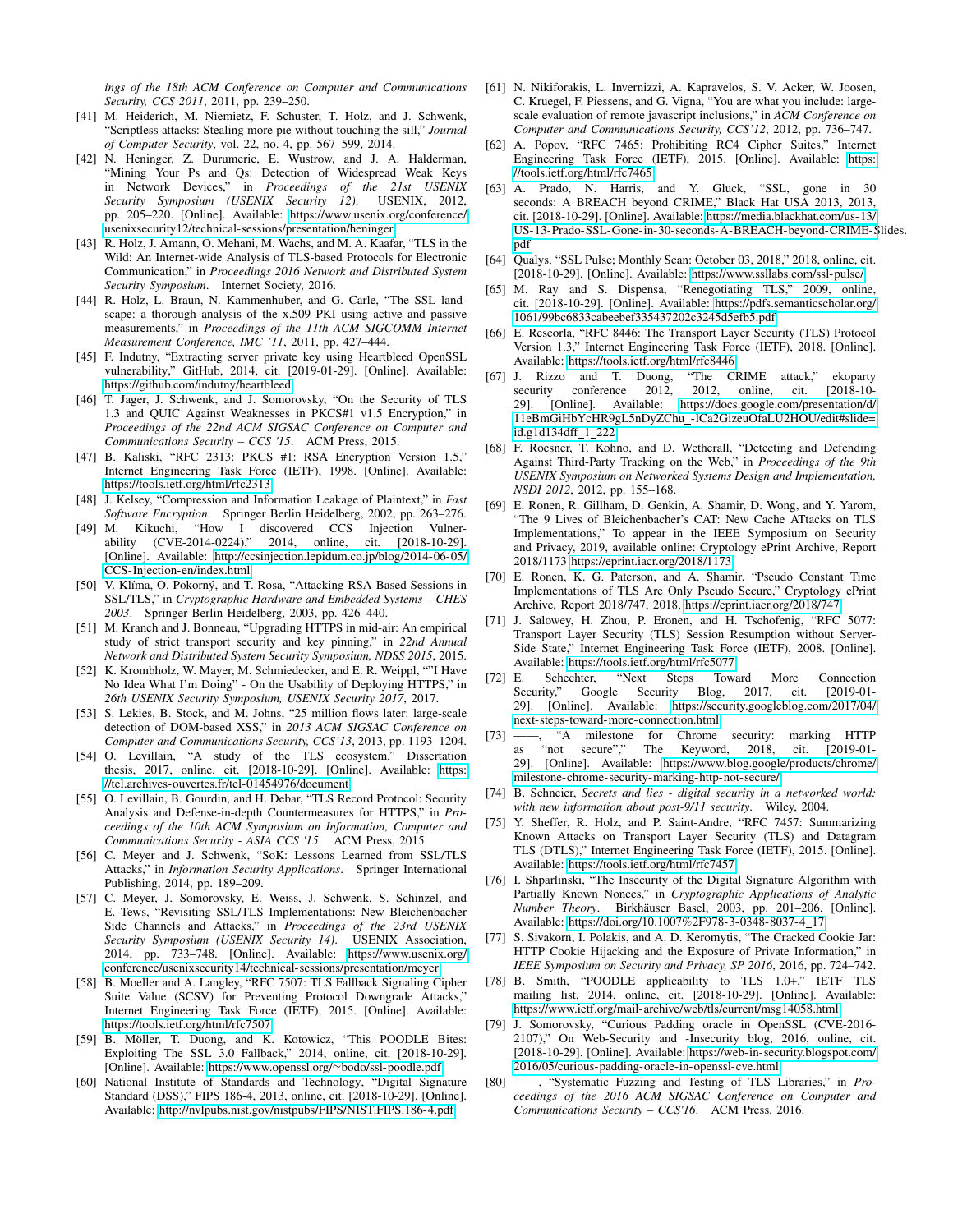- <span id="page-15-7"></span>[81] S. Son and V. Shmatikov, "The Postman Always Rings Twice: Attacking and Defending postMessage in HTML5 Websites," in *20th Annual Network and Distributed System Security Symposium, NDSS 2013*, 2013.
- <span id="page-15-13"></span>[82] D. Springall, Z. Durumeric, and J. A. Halderman, "Measuring the Security Harm of TLS Crypto Shortcuts," in *Proceedings of the 2016 ACM on Internet Measurement Conference - IMC '16*. ACM, 2016.
- <span id="page-15-5"></span>[83] Synopsys, "The Heartbleed Bug (CVE-2014-0160)," 2014, online, cit. [2018-10-29]. [Online]. Available:<http://heartbleed.com/>
- <span id="page-15-0"></span>[84] L. Valenta, D. Adrian, A. Sanso, S. Cohney, J. Fried, M. Hastings, J. A. Halderman, and N. Heninger, "Measuring small subgroup attacks against Diffie-Hellman," in *Proceedings 2017 Network and Distributed System Security Symposium*. Internet Society, 2017.
- <span id="page-15-1"></span>[85] L. Valenta, N. Sullivan, A. Sanso, and N. Heninger, "In search of CurveSwap: Measuring elliptic curve implementations in the wild," Cryptology ePrint Archive, Report 2018/298, 2018, [https://eprint.iacr.](https://eprint.iacr.org/2018/298) [org/2018/298.](https://eprint.iacr.org/2018/298)
- <span id="page-15-11"></span>[86] T. van Goethem, P. Chen, N. Nikiforakis, L. Desmet, and W. Joosen, "Large-Scale Security Analysis of the Web: Challenges and Findings," in *Trust and Trustworthy Computing - 7th International Conference, TRUST 2014. Proceedings*, 2014, pp. 110–126.
- <span id="page-15-12"></span>[87] B. VanderSloot, J. Amann, M. Bernhard, Z. Durumeric, M. Bailey, and J. A. Halderman, "Towards a Complete View of the Certificate Ecosystem," in *Proceedings of the 2016 ACM on Internet Measurement Conference, IMC 2016*, 2016, pp. 543–549.
- <span id="page-15-2"></span>[88] S. Vaudenay, "Security Flaws Induced by CBC Padding – Applications to SSL, IPSEC, WTLS..." in *Advances in Cryptology – EUROCRYPT 2002*. Springer Berlin Heidelberg, 2002, pp. 534–545.
- <span id="page-15-4"></span>[89] J. Vehent, "Security/Server Side TLS (version 4.1)," MozillaWiki, 2018, online, cit. [2018-10-29]. [Online]. Available: [https://wiki.mozilla.org/](https://wiki.mozilla.org/Security/Server_Side_TLS#Recommended_configurations) Security/Server\_Side\_[TLS#Recommended](https://wiki.mozilla.org/Security/Server_Side_TLS#Recommended_configurations)\_configurations
- <span id="page-15-14"></span>[90] L. Waked, M. Mannan, and A. Youssef, "To Intercept or Not to Intercept," in *Proceedings of the 2018 on Asia Conference on Computer and Communications Security - ASIACCS '18*. ACM Press, 2018. [Online]. Available:<https://doi.org/10.1145%2F3196494.3196528>
- <span id="page-15-8"></span>[91] L. Weichselbaum, M. Spagnuolo, S. Lekies, and A. Janc, "CSP Is Dead, Long Live CSP! On the Insecurity of Whitelists and the Future of Content Security Policy," in *Proceedings of the 2016 ACM SIGSAC Conference on Computer and Communications Security*, 2016.
- <span id="page-15-9"></span>[92] M. West, "W3C Candidate Reccomendation: Mixed Content," [https://](https://www.w3.org/TR/mixed-content/) [www.w3.org/TR/mixed-content/,](https://www.w3.org/TR/mixed-content/) 2016.
- <span id="page-15-6"></span>[93] -, "W3C Working Draft: Content Security Policy Level 3," [https:](https://www.w3.org/TR/CSP3/) [//www.w3.org/TR/CSP3/,](https://www.w3.org/TR/CSP3/) 2018.
- <span id="page-15-10"></span>[94] X. Zheng, J. Jiang, J. Liang, H. Duan, S. Chen, T. Wan, and N. Weaver, "Cookies Lack Integrity: Real-World Implications," in *24th USENIX Security Symposium, USENIX Security 15*, 2015, pp. 707–721.

#### APPENDIX

#### <span id="page-15-3"></span>*A. Notable Out of Scope Attacks Against TLS*

Several vulnerabilities of TLS are not exploitable in the wild, based on recent measurements or due to the configuration of modern clients.

*Diffie-Hellman key establishment attacks (MITM attacks):* Static DH key exchange susceptible to small subgroup attacks [\[84\]](#page-15-0) is not supported by modern browsers and support for vulnerable static ECDH key exchange was removed in browsers we target. Furthermore, some browsers already deprecated DHE [\[28\]](#page-13-7) and more should follow. Possibly backdoored DH groups were observed in the wild [\[28\]](#page-13-7). It is not possible to intercept the connection without the knowledge of the backdoor, hence only the attacker that generated the backdoored parameters could mount MITM attacks. The Logjam attack [\[1\]](#page-13-2) forces the server to choose a small 512-bit DH group, however modern browsers enforce minimal group size, where the discrete logarithm problem is infeasible.

A recent paper [\[85\]](#page-15-1) measured the prevalence and feasibility of several attacks on ECDH (static and ephemeral) key establishment. Many servers fail to check parameters and many reuse ephemeral keys [\[82\]](#page-15-13), no server was found that would do both. Their further findings indicate that several other proposed attacks (such as CurveSwap) are infeasible in TLS.

*State machine bugs (up to MITM):* The state machines of TLS are complicated and not explicitly stated in the standards. Their implementations are a common source of bugs. The Early CCS attack found by [\[49\]](#page-14-32) allowed a MITM attack. Due to a bug in OpenSSL, running the Change Cipher Spec Protocol early, both the server and the client used a zerolength master key. While the bug is still found on some servers [\[64\]](#page-14-3), browsers have been patched. FREAK, another clientside bug [\[9\]](#page-13-4) allowed the attacker to downgrade the client to RSA\_EXPORT (easily factorable 512-bit keys), even when the client did not offer such ciphersuite. Searching for new state machine bugs was out of our scope and is the focus of systematic studies of state machine implementations [\[9\]](#page-13-4), [\[24\]](#page-13-30).

*Private key leakage (MITM):* Private RSA keys generated with insufficient entropy can lead to servers sharing primes in their keys, allowing such RSA keys to be factored by a simple greatest common divisor (GCD) computation. Batch GCD, an efficient version of the algorithm that can handle millions of moduli, revealed that such keys were widespread [\[42\]](#page-14-21), [\[39\]](#page-13-8), likely due to consumer devices that generate their keys shortly after boot, before entropy is collected. The bugs are not prevalent on commercial servers from the Alexa list.

DSA and ECDSA private keys can be recovered if the same secret nonce is used more than once [\[60\]](#page-14-7), yet it happens with negligible probability. Even biased nonces can be used to reveal the private key, if enough signatures with a small number of known nonce bits are known [\[76\]](#page-14-33). However, testing for such side-channels is infeasible. Remote time side-channel attacks were demonstrated [\[15\]](#page-13-31), yet the bugs were known beforehand. Timing attacks often rely on observing cache access [\[70\]](#page-14-34) that cannot be performed from a MITM position.

*Certificate validation bugs (MITM):* Some non-browser clients were shown to have flawed certificate validation [\[38\]](#page-13-32), accepting invalid certificates. We assume correct certificate validation in modern browsers and users following browser warnings. Certificate validation bugs in software and hardware that intercepts TLS connections [\[23\]](#page-13-33), [\[32\]](#page-13-34), [\[90\]](#page-15-14) are also out of scope of our analysis.

*Transcript collision attacks (MITM):* We leave out transcript collision attacks [\[11\]](#page-13-5) since the performance of the algorithms for finding (chosen prefix) collision in the hash functions is not yet practical enough.

*Further CBC-mode attacks (partial secret leakage):* Attacks based on timing side-channels like Lucky13 [\[3\]](#page-13-10) are infeasible to assess over the Internet. The original POODLE attack [\[59\]](#page-14-2) cannot be applied, since browsers disabled SSLv3 support. Browsers that fix bugs, such as an SOP-bypass, or implement the 1/n-1 split will resist BEAST [\[29\]](#page-13-35). We leave for future work the attacks that enable partially leaky channels from server to client, like BREACH [\[63\]](#page-14-35), that requires specific conditions at the server's application layer to be exploited.

*Weak ciphers (partial secret leakage):* Authentication tokens and cookies could be disclosed due to collisions in CBC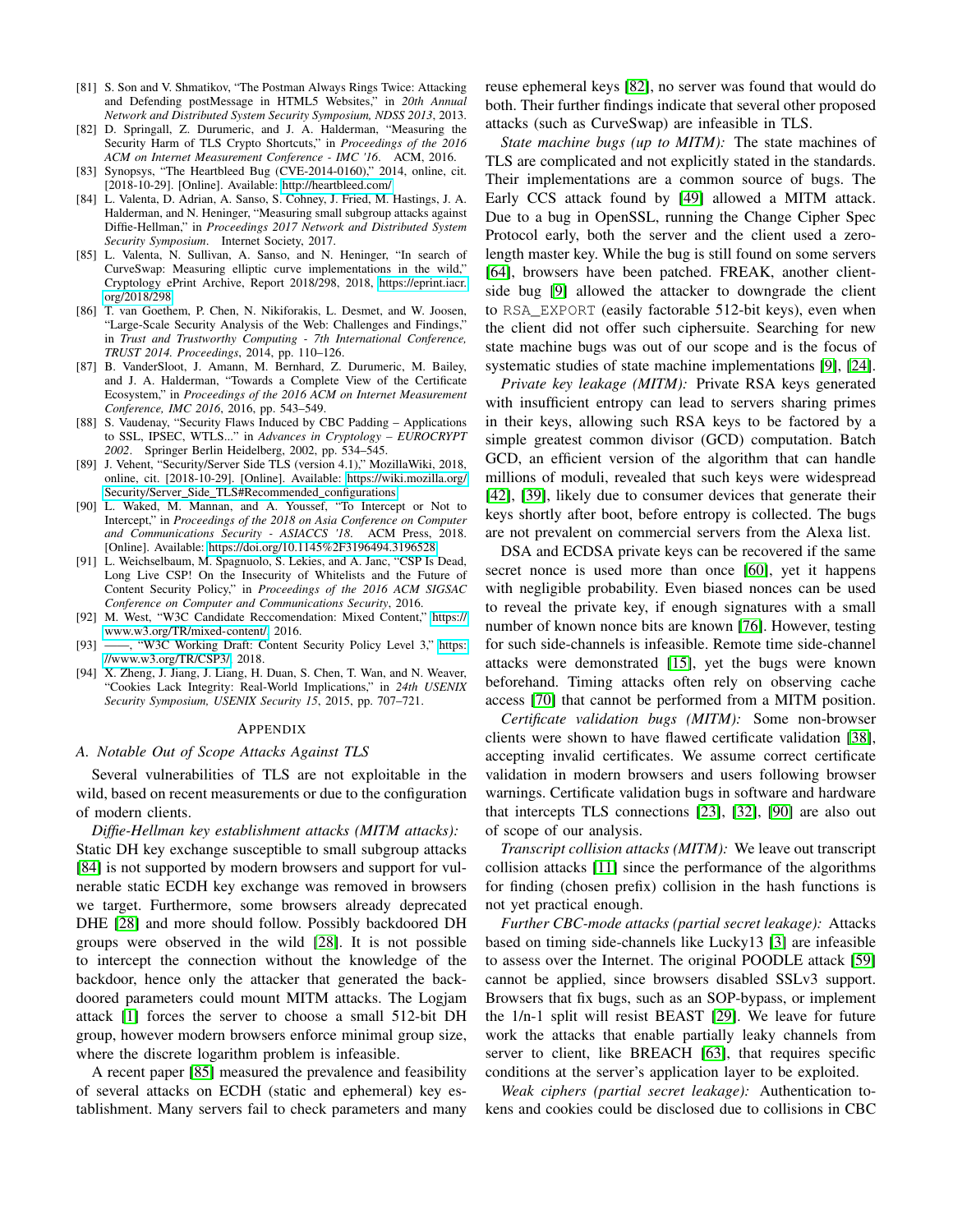mode of a 64-bit block cipher, such as Triple-DES (3DES), via the Sweet32 attack [\[12\]](#page-13-36). Due to the birthday paradox, a ciphertext collision between a block that encrypts a known plaintext and a block that encrypts the cookie is expected with high probability after the client sends about  $2^{32}$  messages. Modern browsers only support 3DES as a fallback since AES (with 128-bit blocks) is preferred by servers. An effective mitigation is to disable 3DES support or enforce a conservative bound for the amount of data encrypted under one key (and we assume such limit in browsers).

It is possible to extract short secrets using a statistical attack against the biased key stream of the RC4 stream cipher [\[37\]](#page-13-37). Although the current state of the art attack still requires a large number of secret repetitions, IETF deprecated RC4 use in TLS [\[62\]](#page-14-36) and major browsers disabled RC4 support.

*Compression oracles (partial secret leakage):* A sidechannel based on compression was described by Kelsey [\[48\]](#page-14-37). If the attacker injects into the plaintext a copy of the secret, the compression should reduce the size of the ciphertext, when compared to injecting random plaintext of the same size. The attacker could observe the size of the ciphertext (CRIME attack [\[67\]](#page-14-38)) or the time of the transmission (TIME attack [\[7\]](#page-13-38)) to build an oracle for verifying guesses of the secret. The attacks require secret repetition and partial control over the plaintext. Modern clients disable compression of TLS records, and so does the majority of the servers [\[64\]](#page-14-3).

*Renegotiation and Triple Handshake (integrity):* We consider the Renegotiation attack [\[65\]](#page-14-39) and the Triple Handshake attack [\[10\]](#page-13-39) as out of scope. The main idea of the attacks is that the messages sent by the client are "spliced" into ongoing communication between the attacker and the server, and the server assumes continuity before and after renegotiation, despite TLS not giving such guarantee. We do not consider Client Authentication and do not test application layer authentication for such behavior.

#### <span id="page-16-0"></span>*B. More Detailed Attack Trees*

Tests performed by security tools can be also described as attack trees. To illustrate the specific conditions of some attacks, we present an abstraction of the tests for Bleichenbacher's oracle in Figure [5](#page-16-1) and its Strong variant in Figure [6,](#page-16-2) General and Special DROWN attack in Figure [7](#page-16-3) and Figure [8,](#page-16-4) respectively, and the conditions for POODLE-TLS in Figure [9](#page-16-5) and for a specific CBC padding oracle in Figure [10.](#page-16-6)

Some leaf conditions in the trees are represented by subtrees. We list some of them explicitly, namely the requirements for an attacker to mount a protocol version downgrade attack (Figure [11\)](#page-17-0), the conditions indicating the presence of an RSA decryption oracle (Figure [12](#page-17-1) and [13\)](#page-17-2), and the tree for fast RSA signature oracle (Figure [14\)](#page-17-3). Other leaf conditions are more intuitive or they are mapped to the outputs of the attack vulnerability testing tools, testssl.sh, TLS-Attacker [\[80\]](#page-14-17), and the DROWN detection plugin for nmap.

#### **GOAL Bleichenbacher's oracle on the server**

- **|** 1 The response to any of these client key exchanges differs:
	- **|** 1 Correct padding: 00 02 <random> 00 <TLS version> <PMS>
	- **|** 2 Wrong first two bytes:
	- 41 17 <random> 00 <TLS version> <PMS>
	- **|** 3 A 0x00 byte in a wrong position:
	- 00 02 <random> 11 <PMS> 00 11
	- **|** 4 Missing 0x00 byte in the middle:
	- 00 02 <random> 11 11 11 <PMS> **|** 5 Wrong version number oracle [\[50\]](#page-14-11):
	- 00 02 <random> 00 02 02 <PMS>

<span id="page-16-1"></span>Fig. 5. A simplified test for general Bleichenbacher's oracle from testssl.sh

# **GOAL Strong Bleichenbacher's oracle on the server**

#### **&** 1 Bleichenbacher's oracle on the server (Figure [5\)](#page-16-1) **&** 2 The client key exchange messages 2, 3, and 4 invoked at least 2 different server responses

<span id="page-16-2"></span>Fig. 6. A simplified test for Strong Bleichenbacher's oracle from testssl.sh

#### **GOAL Server is vulnerable to General DROWN**

- **|** 1 Server supports a vulnerable SSLv2 ciphersuite
	- (using DES or a cipher with 40-bit keys)
	- **|** 1 Server offers such ciphersuite (CVE-2016-0800) **|** 2 Server accepts such ciphersuite without
	- advertising its support (CVE-2015-3197)

<span id="page-16-3"></span>Fig. 7. The test for General DROWN according to the detection script (the test is repeated for different application protocols)

#### **GOAL Server is vulnerable to Special DROWN**

- **&** 1 Server supports SSLv2
- **&** 2 Server has the "extra clear" oracle (it allows clear\_key\_data bytes for non-export ciphers)

<span id="page-16-4"></span>Fig. 8. The test for Special DROWN according to the detection script

#### **GOAL POODLE-TLS padding oracle on the server**

**|** 1 Server does not respond with a Fatal Alert to a message with an error on the first byte of the padding (the rest of the padding is correct)

<span id="page-16-5"></span>Fig. 9. The test for a POODLE-TLS padding oracle as seen in TLS-Attacker

#### **GOAL CBC padding oracle CVE-2016-2107 on the server**

**|** 1 Server issues a RECORD\_OVERFLOW alert as a response to a specially crafted message

<span id="page-16-6"></span>Fig. 10. The test for a CBC padding oracle due to an OpenSSL bug in AES-NI code (CVE-2016-2107) as seen in TLS-Attacker (simplified)